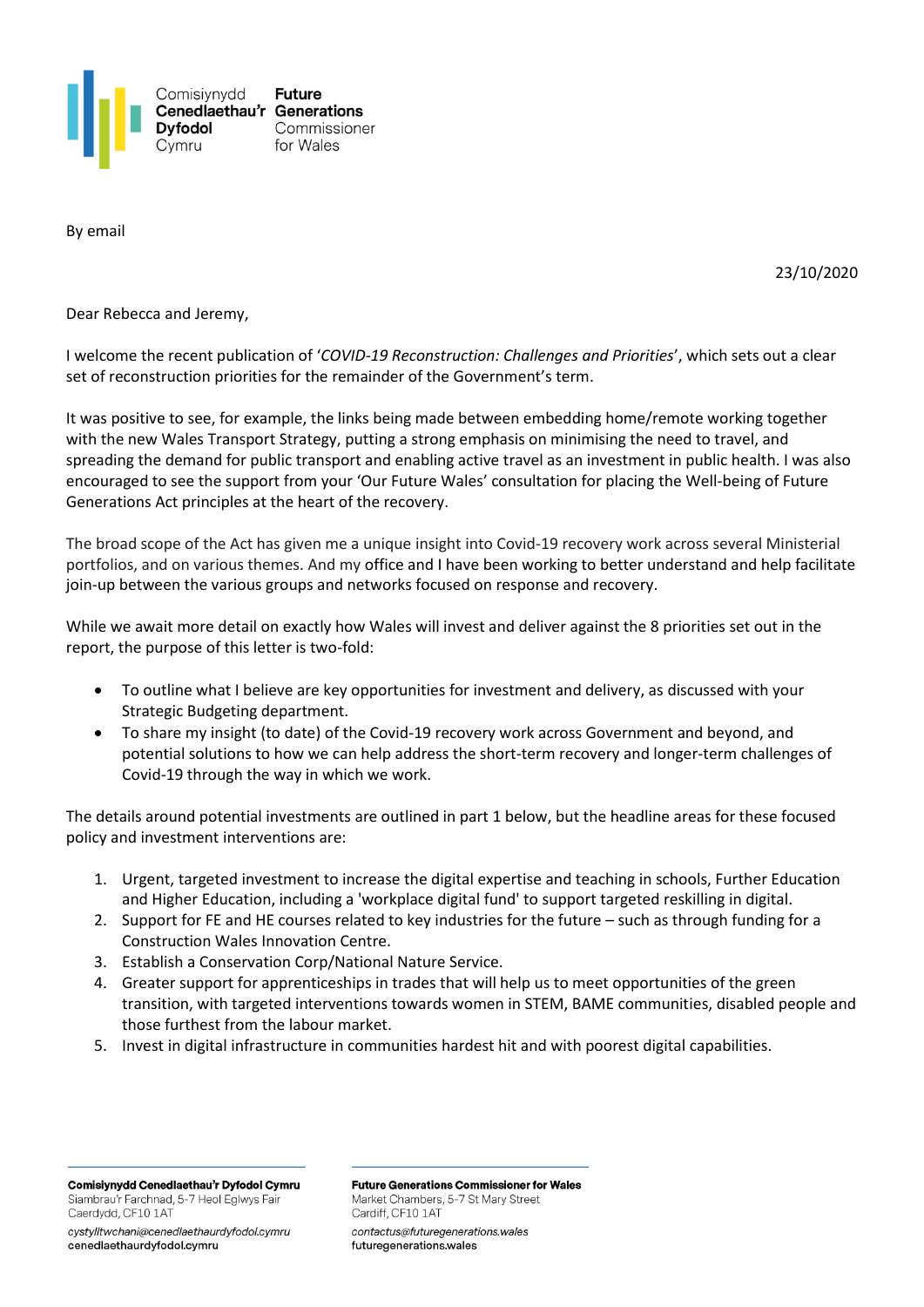

- 6. Expanding the offer for schools in our most deprived communities to provide a digital device for every child.
- 7. Pilot remote working hubs and support the development of a 'working local allowance' to enable public sector workers to work whilst supporting the foundational economy.
- 8. Further investment to expand the Optimised Retrofit Programme including additional incentives to include green infrastructure and approaches which support nature recovery as part of the retrofit scheme.
- 9. Further support for reallocating road space to create more room for walking and cycling, including a targeted approach to school streets and revenue support for local authorities to recruit the necessary staff to undertake this work.
- 10. Increase investment in the National Forest and provide further investment to connect active travel routes to the coastal path and historic sites.

With regards to your request for advice on the areas where Government should stop spending, I have outlined in my Future Generations Report areas where spending should be re-profiled, e.g. reduce spending on road infrastructure and increase spending on active travel.

However, it is difficult for me to provide advice on what Welsh Government should stop without access to a more detailed understanding of budget lines for particular policies and proposals. I would be very willing to have conversations with you and/or your officials and other Ministers to provide feedback on areas of spend which you are particularly interested in reviewing, if this is appropriate.

I would welcome your views on this, together with the information enclosed, and hope we can continue to work together and make the most positive impact for Wales.

Yours Sincerely,

Sophie Howe

Future Generations Commissioner for Wales



Future Cenedlaethau'r Generations Commissioner

Comisiynydd Cenedlaethau'r Dyfodol Cymru Siambrau'r Farchnad, 5-7 Heol Eglwys Fair Caerdydd, CF10 1AT

cystylltwchani@cenedlaethaurdyfodol.cymru cenedlaethaurdyfodol.cymru

**Future Generations Commissioner for Wales** Market Chambers, 5-7 St Mary Street Cardiff, CF10 1AT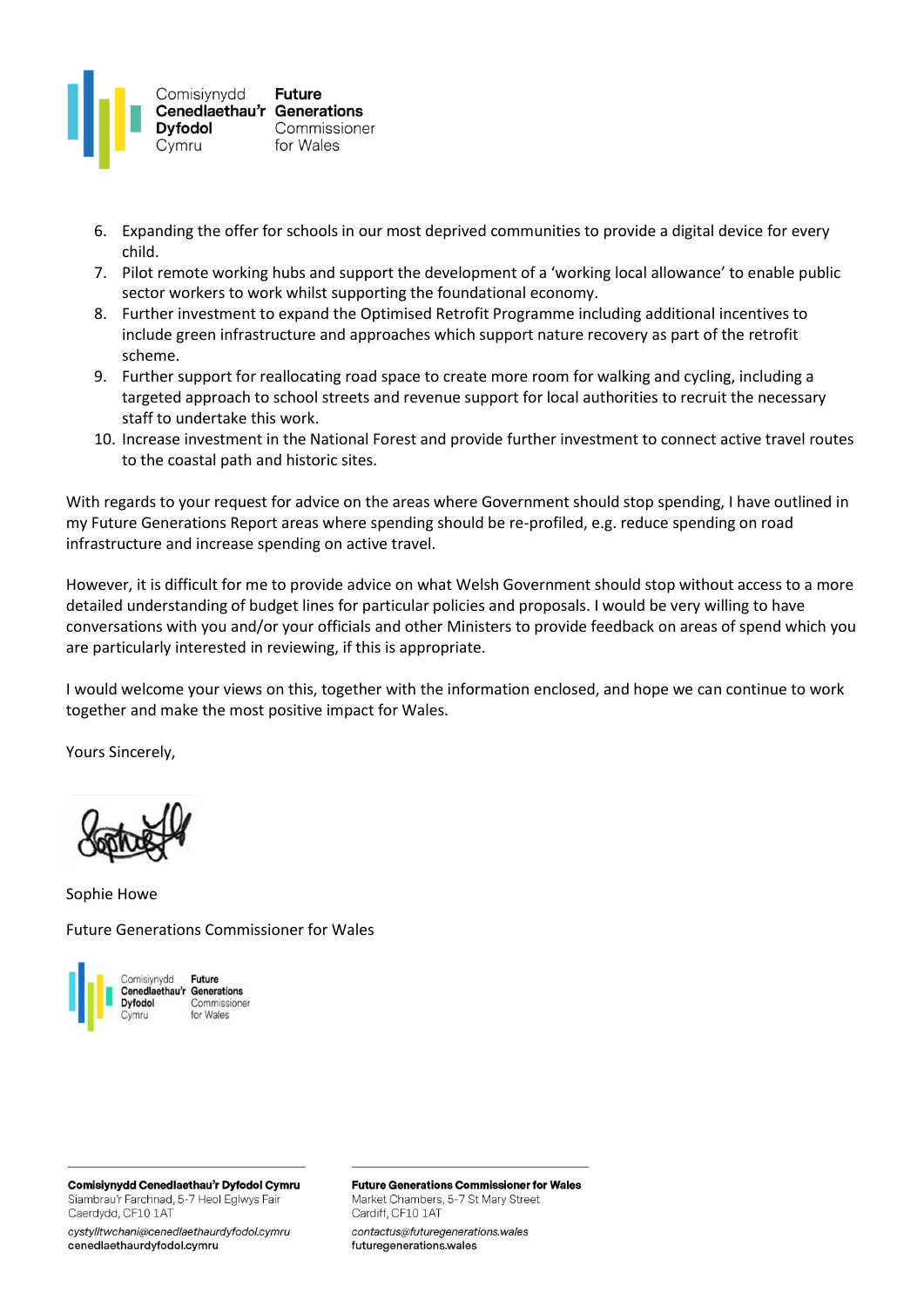

# **Covid-19 Reconstruction: Opportunities for investment and ways of working to address the short-term recovery and longer-term challenges**

### **Part 1: Key opportunities for investment and delivery**

Following discussions at the Shadow Social Partnership Council and between our teams, I have considered key areas for recovery where modest levels of investment could make a big difference in moving towards a recovery focused on well-being and pave the way for more significant investment in due course.

The following ideas build on the priorities I outlined in my statement about investment in resetting our economy in May 2020, the eight priorities for reconstruction you have recently outlined in 'COVID-19 Reconstruction: Challenges and Priorities', and are in the areas I consider will have the greatest impact across all seven well-being goals.

### **1: Invest in skills and training to support the transition to a better future, creating new greener jobs**

### **What we know/where are the opportunities**

It is clear we are only at the start of seeing how the pandemic will change our economy and that the risks of unemployment that are being felt across our communities are likely to worsen. Some estimates are that around 120,000 people in Wales may be unemployed by the end of this year. There are particular concerns about the impacts felt in the arts, hospitality, recreation and entertainment sectors.

Wales TUC estimates almost 60,000 jobs could be created in Wales in the next two years through Government investment in infrastructure and green industries. In some cases, there is a significant mismatch between the skillset of the population and the skillsets required to drive a green transition. Key opportunities include:

- Upgrading broadband infrastructure and rolling out fibre broadband across Wales (1,014 direct jobs)
- Reforestation and land management (2,895 direct jobs)
- Increasing demand for digital skills and innovation, accelerated by the changes to life and work brought on by the pandemic.

### **What we don't know and where are the challenges**

While we know broadly the potential number of jobs, we need more sophisticated mapping of exactly what these may be in the short term (0-5 years), medium term (5-10), long term (10 years plus) and to understand how current skills planning is supporting these pathways.

We need to better understand how we want society to be in a post-pandemic world and the key sectors or industries that need to be developed or supported, and therefore need skilled workers. For example:

- Decarbonisation of industry and construction (homes, schools and other buildings)
- Digital infrastructure and broadband rollout

Comisiynydd Cenedlaethau'r Dyfodol Cymru Siambrau'r Farchnad, 5-7 Heol Eglwys Fair Caerdydd, CF10 1AT

cystylltwchani@cenedlaethaurdyfodol.cymru cenedlaethaurdyfodol.cymru

**Future Generations Commissioner for Wales** Market Chambers, 5-7 St Mary Street Cardiff, CF10 1AT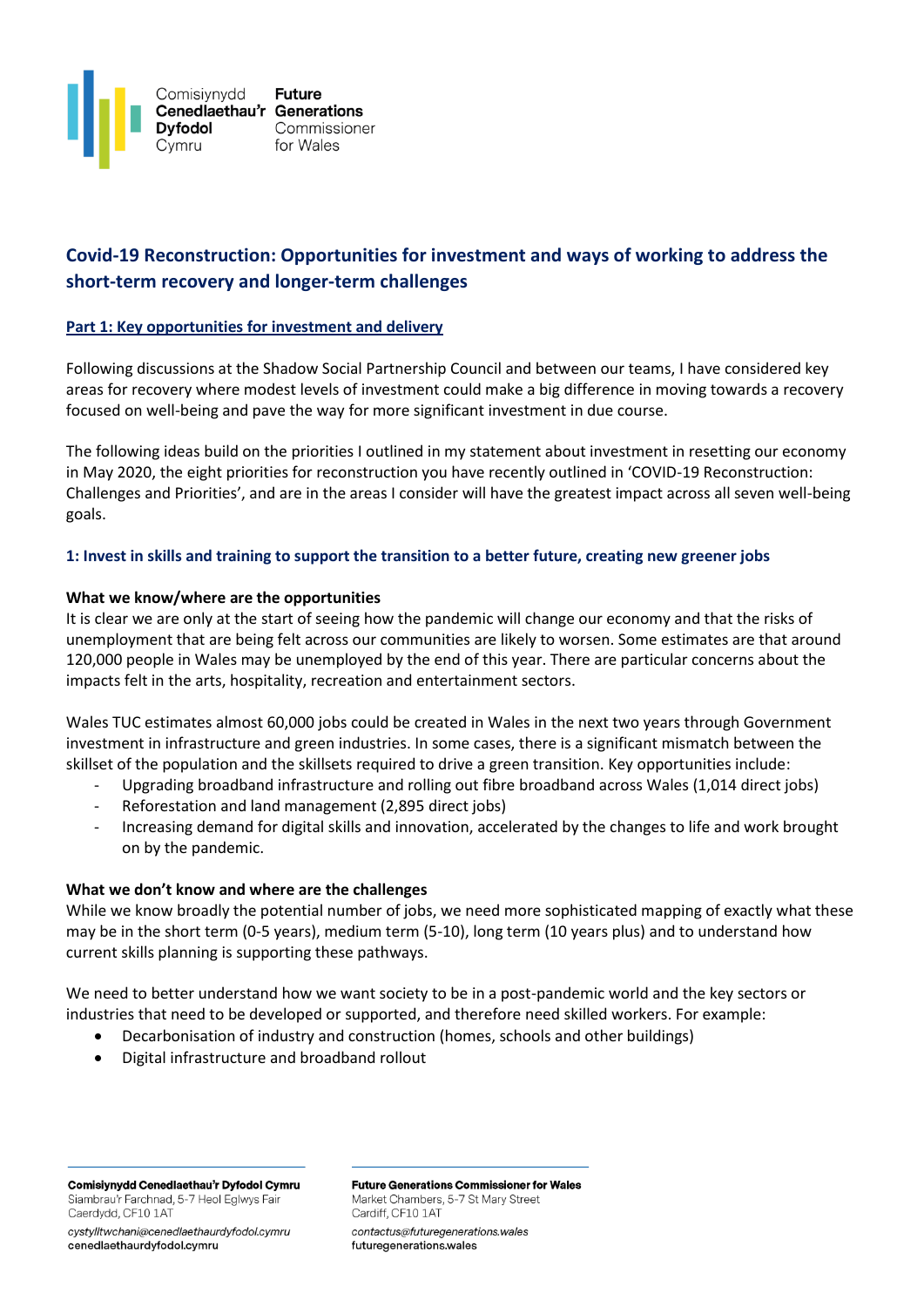

- Scaling up renewable energy generation
- Remote working hubs and town centre regeneration

I am doing a piece of work with New Economics Foundation and the Wales TUC exploring the skills gaps that exist in relation to key green transition sectors.

The emerging evidence from this work is showing a mismatch between the skills pipeline and the labour and capital required to meet the key opportunities above.

- There were between 360 and 490 apprenticeship starts per year since 2012-13 in the category of 'electrotechnical frameworks.' To meet the opportunities of upgrading broadband infrastructure and rolling out fibre broadband across Wales, there needs to be a rapid scaling up of these numbers of entrants in order to meet the needs of a digitally connected nation. The scale of this skills shortage is even greater when viewed alongside other elements of a green recovery. For example, electric installation jobs would also be needed for rural electric vehicle charging points, solar panel retrofit of social housing and retrofit of public buildings.
- Meeting the opportunities for reforestation and land management would also require a major influx of trainees into the forestry sector. There were only 675 jobs in Wales in sectors associated with forestry and currently, the apprenticeship system does not seem to be producing trainees in this sector. Since 2012-13, there have been between 20 and 65 starts per year in work-based training under on relevant category and between 30 and 50 starts per year under the Horticulture category.
- The same applies to digital skills and innovation. Comparing the four-year periods of 2011-2015 and 2015- 2019, there were only an additional 57 apprenticeship starts in ICT. Within Further Education, there has been a 62% drop since 2013-14 in learning activities in ICT – 21,000 less learning activities in 2018-19 than there were six years ago.

The skills shortage is evident in Further Education too. There has been an overall decline in people enrolled in Further Education courses. The skills pipeline relevant to a green transition (subjects such as construction, planning and the built environment) have all been affected - in 2012-13 some 21,380 people were enrolled on such further education courses but by 2018-19, this had fallen to 14,355.

### **Longer term, policy and investment should focus on**

- **Working with schools, businesses, FE and HE to ensure that young people have the skills needed for the industries and sectors of the future**.
- **Increased funding for learning and skills to prepare workers for the transition and provide a clear pathway to new jobs.** Wales TUC suggest the establishment of a targeted 'skills for transition' fund, which should be free to workers and aimed at preparing workers for the transition to net-zero.

### **Opportunities for immediate modest investment include**

a) *A reskilling fund* for those on part time furlough – individual support to retrain in future focused industries. The Older People's Commissioner has highlighted the particular challenges for those over 50

Comisiynydd Cenedlaethau'r Dyfodol Cymru Siambrau'r Farchnad, 5-7 Heol Eglwys Fair Caerdydd, CF10 1AT

cystylltwchani@cenedlaethaurdyfodol.cymru cenedlaethaurdyfodol.cymru

**Future Generations Commissioner for Wales** Market Chambers, 5-7 St Mary Street Cardiff, CF10 1AT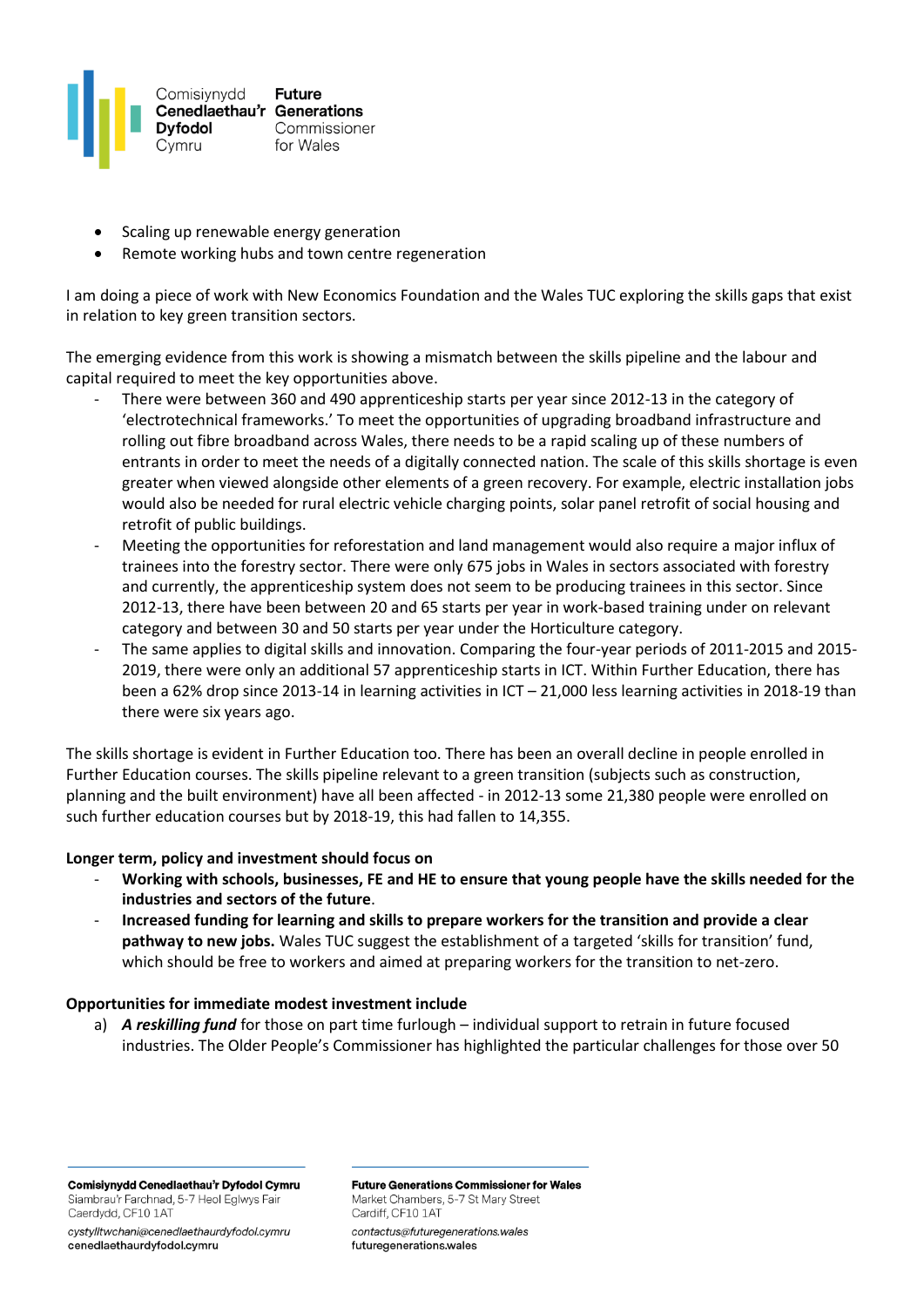

re-entering into the labour market following a job loss. Retraining will be essential if we are to avoid older people falling into a poverty trap.

- b) *Urgent targeted investment to increase digital expertise and teaching* in schools, Further Education and Higher Education, including through a 'workplace digital fund' to support targeted reskilling in these areas.
- c) *A 'Conservation Corp'* enabling workers of all ages to access opportunities in the public, private and third sector related to the natural environment. This was suggested by Ffenics in their second interim report recently submitted to the Minister for Economy, Transport and North Wales. This programme could provide 18 month training opportunities to young people in low carbon industries and nature based jobs with three six month placements in the public, private and voluntary sectors, with the aim of giving young people experiences of practical policy and community work. This concept is also anticipated to be submitted to the Minister for Environment, Energy and Rural Affairs by the Green Recovery Group, chaired by Natural Resources Wales, as a 'National Nature Service' (referenced below in section 6: Invest in nature').
- d) Support for FE and HE courses related to key industries for the future. *Construction Wales Innovation Centre* (CWIC) has submitted a proposal to WG (SHELL Department) to establish a Low Carbon Retrofit Academy for Wales. In collaboration with the Construction Industry Training Board (CITB) they propose to establish a two-tier network of skills training centres across Wales in location that best serve the needs of the industry and the wider community to design, install and manage the planned low carbon retrofit for buildings in Wales. Indicative costings for establishing three Centres of Excellence, along with capital equipment and delivery of training for 3 years is just under £10 million.
- e) *Greater support for apprenticeships in trades that will help us to meet opportunities of the green transition.*75% of apprenticeship starts are dominated by five sectors: Healthcare and Public Services; Business Administration; Management and Professional; Construction and Retailing and Customer Service. With the exception of 'Construction', based on the identified skills for a green recovery, it could be argued that these sectors are not providing Wales with the skills pipeline for a green, fair and equal economy of the future. Wales TUC suggest that schemes to support supply-chain shared apprenticeships will be particularly vital in recovery. For example, ensuring that infrastructure projects have training for apprenticeships and local employment opportunities built into procurement frameworks at every stage – sharing training needs across the supply chain.
- f) *Targeted investment to ensure the diversity gap is prevented* and/or closed in future focused training opportunities, including interventions towards women in STEM, BAME communities, disabled people and those furthest from the labour market.

### **Examples of investment elsewhere**

• **Colombia:** its second largest city Medellin plans to train 25,000 residents in new skills to access green jobs as the city tries to become a software and technology hub.

Comisiynydd Cenedlaethau'r Dyfodol Cymru Siambrau'r Farchnad, 5-7 Heol Eglwys Fair Caerdydd, CF10 1AT

cystylltwchani@cenedlaethaurdyfodol.cymru cenedlaethaurdyfodol.cymru

**Future Generations Commissioner for Wales** Market Chambers, 5-7 St Mary Street Cardiff, CF10 1AT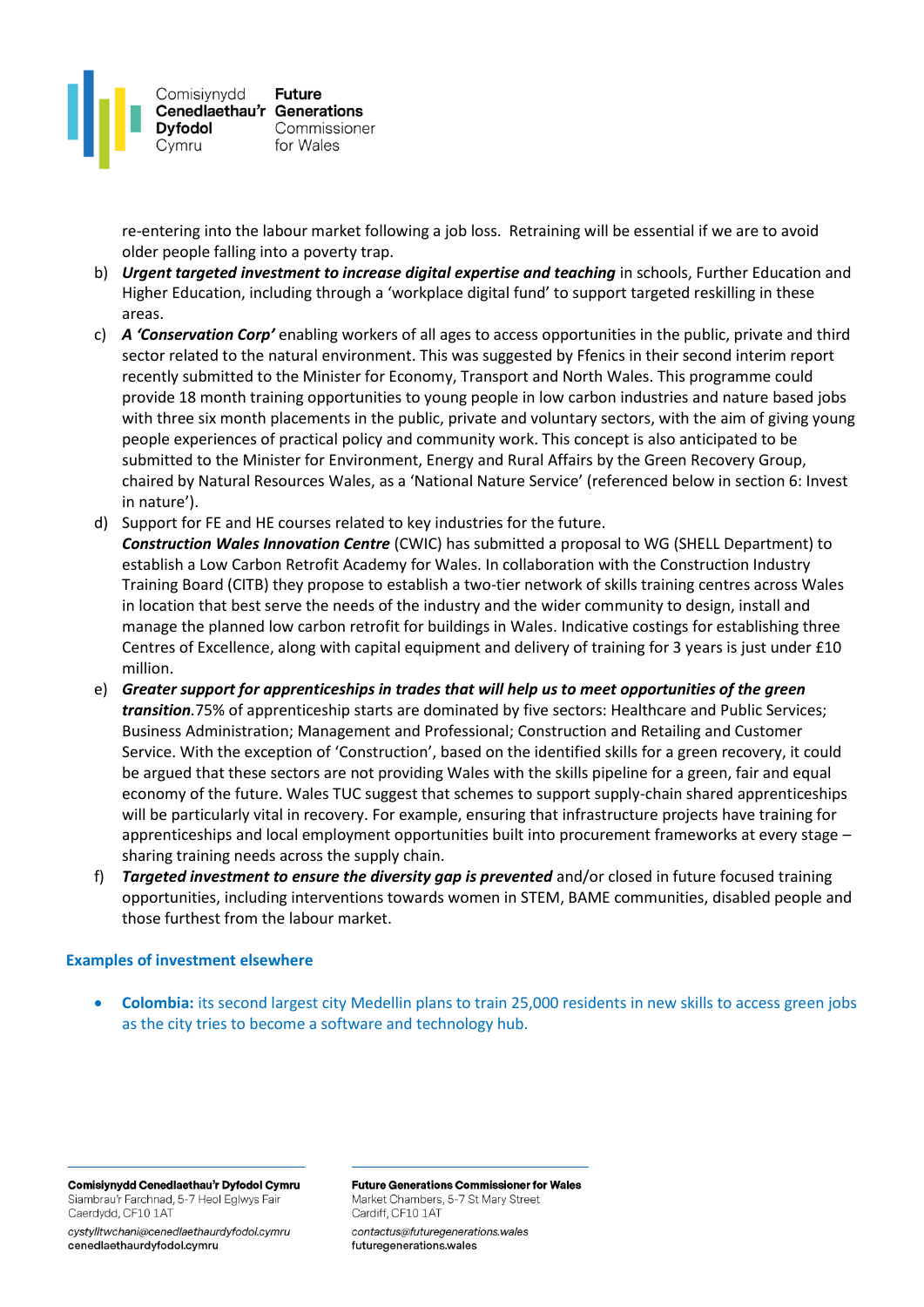

• **Pakistan:** economic stimulus is focusing on job creation and restoration of natural ecosystems, including the creation of a National Parks Service which will initially create up to 5,000 new jobs, mainly for young people who will work as park guards and custodians, and boost eco-tourism in the country.

# **2: Invest in the large-scale decarbonisation of homes as a key opportunity to create jobs and stimulate the foundational economy**

#### **What we know**

Decarbonising our existing housing stock, and building new low carbon homes, is critical to achieve our long-term carbon reduction targets. It also provides benefits across all seven national well-being goals including health and employment. I welcome a focus within your 'COVID 19 Reconstruction: Challenges and Priorities' plan to '*step up construction of council and social housing to increase access to high quality housing across Wales, in particular investing in low carbon housing at scale and upgrading housing stock particularly social housing, to make it more energy efficient and to reduce fuel poverty.'*

I welcome the funding of £9.5 million for the Optimised Retrofit Programme (ORP) to install energy efficiency measures in up to 1,000 homes, particularly as I understand three Departments have contributed to this funding which shows positive join-up across Government.

A recent New Economics Foundation report shows that a green stimulus for housing would produce massive benefits to the wider UK economy, including an average of 294,527 new jobs between 2020-2023/24, a 22% increase in total construction employment and a 162% increase in the renovation, maintenance and improvement sector, rising to an average of 515,157 when factoring in indirect jobs.

### **What we don't know and where are the challenges**

Whilst the ORP funding provides an opportunity to test different solutions, a recent report for Community Housing Cymru claims that £4.2 billion is needed to retrofit social housing in Wales over the next ten years. Welsh Government need to explore innovative finance opportunities to plug this funding gap, working with others to identify the potential to use a combination of Treasury loans, Government and local authority borrowing, city region investment, green bonds and re-orientation of Welsh pension funds.

There is also a perceived challenge among the housing sector between using the finance available to build affordable new homes that are needed versus using this investment to improve existing stock.

#### **Longer term, policy and investment should focus on**

- − **An urgent and high-profile 10-year programme to prioritise the retrofit of social housing and homes in fuel poverty** (as recommended by the 2019 'Better Homes, Better Wales, Better World: Decarbonising existing homes in Wales' Report). The Older People's Commissioner has also highlighted this as a priority.
- − **Building on the excellent research and delivery capacity we have in Wales (on low carbon energy and homes/buildings),** working with the housing sector to facilitate and support a collaborative Team Wales approach to achieving this ambitious programme.

Comisiynydd Cenedlaethau'r Dyfodol Cymru Siambrau'r Farchnad, 5-7 Heol Eglwys Fair Caerdydd, CF10 1AT

cystylltwchani@cenedlaethaurdyfodol.cymru cenedlaethaurdyfodol.cymru

**Future Generations Commissioner for Wales** Market Chambers, 5-7 St Mary Street Cardiff, CF10 1AT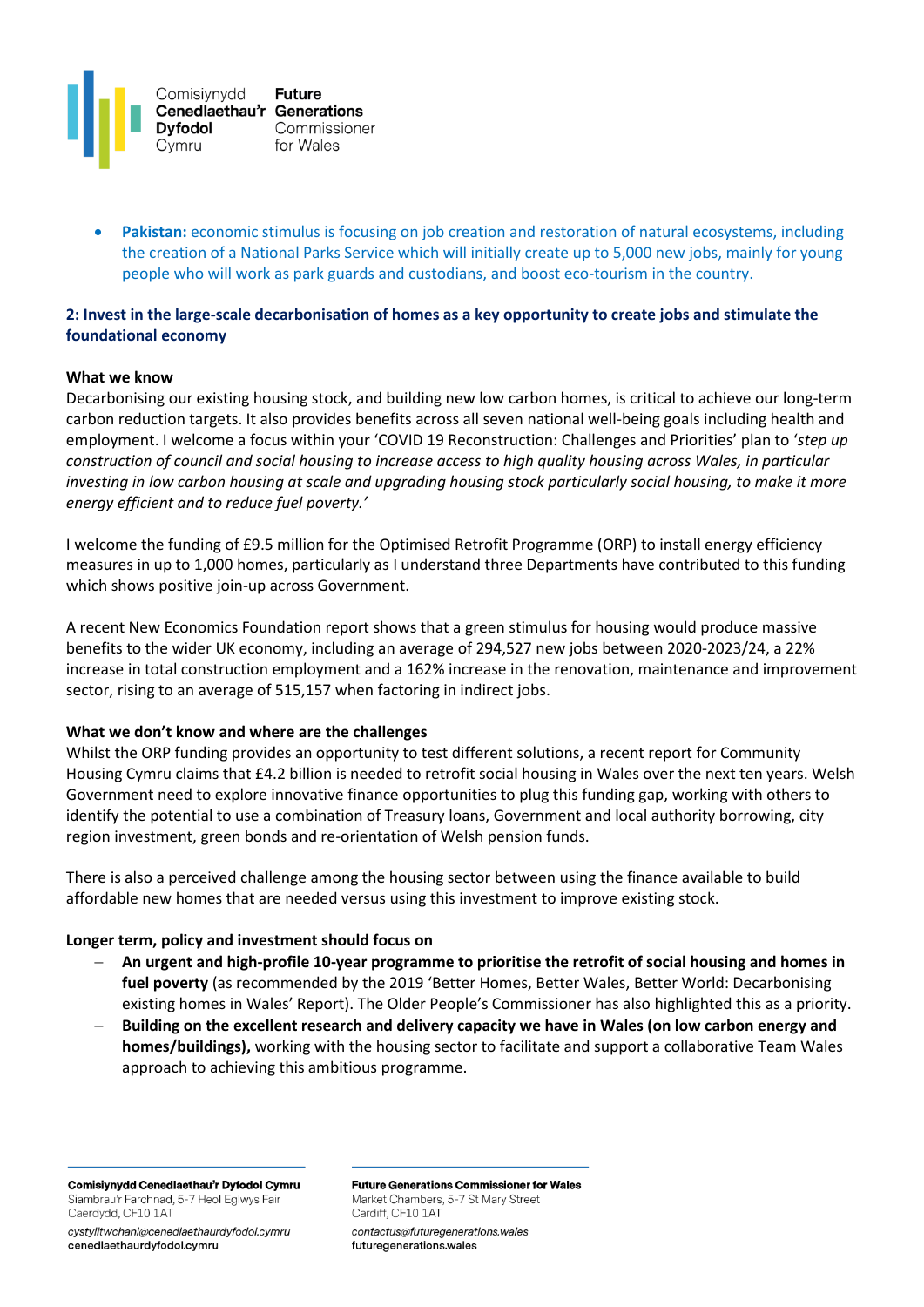

- − **Use this opportunity to work with others to put in place a skills pathway** (as highlighted above) to ensure that Wales has the skills needed to deliver this work.
- − **Developing incentives such as zero-interest loans and boiler scrappage schemes**, for private 'able to pay' homeowners to become early adopters and retrofit their homes to a target of EPC Band A.
- − **Supporting a long-term Area-Based Delivery approach**, with local authorities and social landlords playing a core role in tackling fuel poverty, creating demand, growing local supply chains and supporting the foundational economy.

### **Opportunities for modest investment include:**

- a) *Further investment to expand the Optimised Retrofit Programme* with longer-term funding security. A small amount of funding would enable my office to increase the pace of work we are conducting with the New Economics Foundation on innovative financing options and facilitate constructive dialogue between Government, the Housing Sector and organisations with financial expertise.
- b) *Scale up financial support (incentives or loans) for homeowners who want to improve the energy efficiency of their homes* as has recently been done in Canada (example below) and Building on the energy efficiency support that has been provided over the last 10 years.
- c) *Increase funding to, and support for, energy advice programmes* that support homeowners to invest in energy efficiency measures, and support supply chain development to create new businesses and opportunities to enable large scale retrofitting.
- d) *Incentivise social landlords to use nature-based solutions and improvements to green infrastructure a*s part of their retrofit programme through targeted additional funding through the ORP funding package.

#### **Examples of investment elsewhere**

- **Rotterdam**: The Mayor has pledged to set up a 9.5 million euro fund to help businesses and residents retrofit homes and offices with solar or wind power, and plant-covered green roofs to absorb carbon emissions and improve air quality.
- **Cape Town**: The city is investing in retrofitting houses in low-income neighbourhoods and is training and hiring people from poor communities to carry out the work. A pilot project has improved the living conditions in more than 2,000 homes, cut emissions and created more than 2,300 jobs.
- **Canada:** The government has promised interest-free loans of up to \$40,000 for homeowners to install cleaner energy solutions and efficiencies like solar panels and better windows.

#### **3: Invest in town centres and local hubs to enable greater remote working and a better work-life balance**

#### **What we know**

Many of our town and city centres were struggling before the pandemic due to the shift of big retailers to edge of town locations and the pace of digital change leading to new consumer behaviours. This has caused economic

Comisiynydd Cenedlaethau'r Dyfodol Cymru Siambrau'r Farchnad, 5-7 Heol Eglwys Fair Caerdydd, CF10 1AT

cystylltwchani@cenedlaethaurdyfodol.cymru cenedlaethaurdyfodol.cymru

**Future Generations Commissioner for Wales** Market Chambers, 5-7 St Mary Street Cardiff, CF10 1AT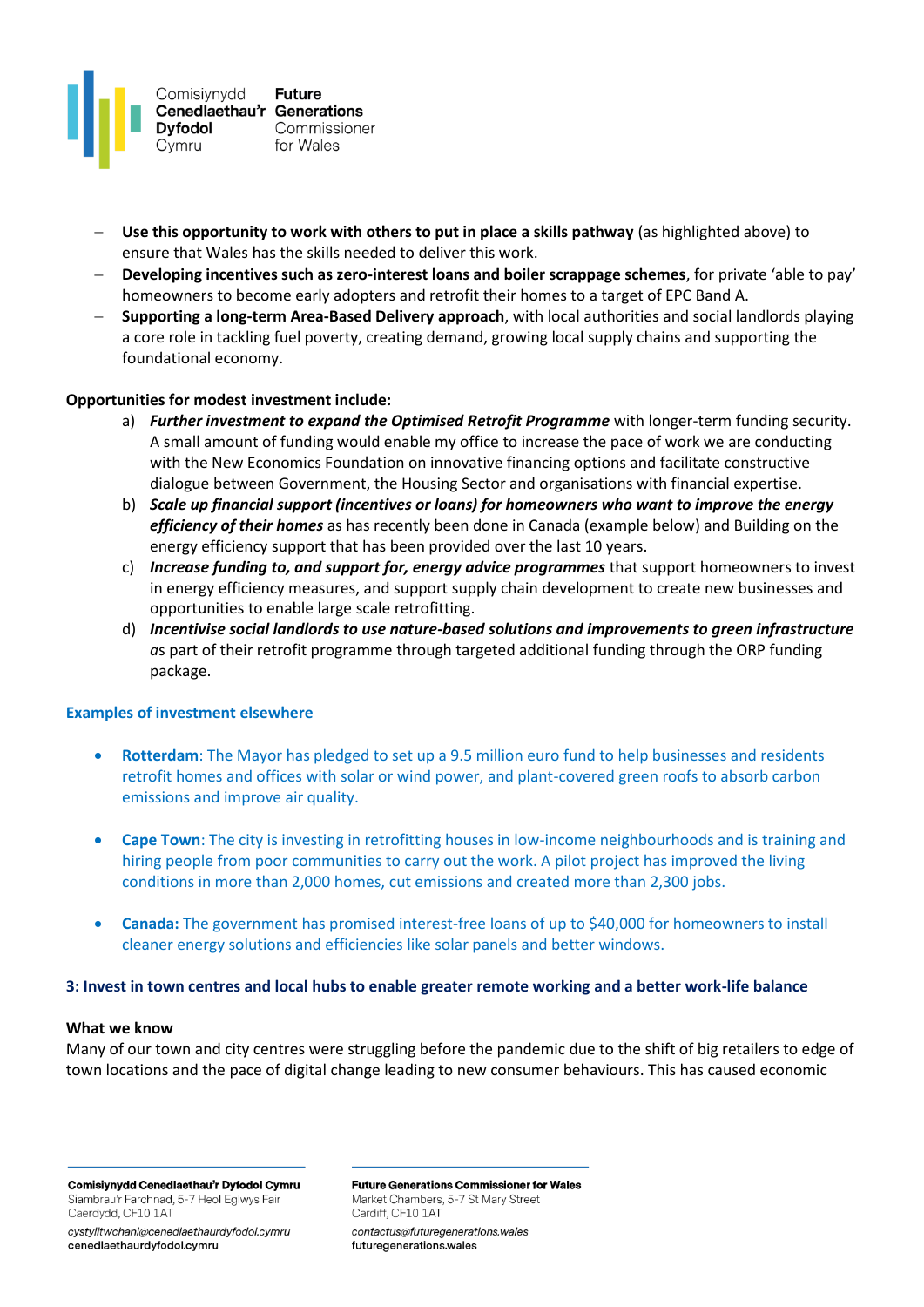

stagnation in many communities which has had many knock-on effects for well-being. The shifts we are seeing to new, locally based remote working and a focus on 'hyper local' communities are a positive effect of the pandemic, and sustaining these changes offers us many opportunities to support the evolution of city and town centres, improving community resilience and well-being and contributing to all seven well-being goals.

It is positive that you recognise this in your 'COVID-19 Reconstruction: Challenges and Priorities' report, and you have set out plans for initiatives that will support regeneration and well-being. I welcome the target you have set for remote working, your focus on 'town centre first' approaches as well as funding for local authorities to implement social distancing through pavement widening and active travel.

### **What we don't know and where are the challenges**

Over recent decades, manufacturing and retail opportunities have leaked out of our city and town centres, particularly in communities that relied on heavy industry in the past. Many of the new patterns of working and living that we have become accustomed to in recent months, such as remote working and local shopping, are likely to be here to stay. This will create challenges for places that have a high volume of offices and therefore businesses that rely on commuters, but in turn will create different opportunities for new hubs, businesses and approaches to using space to improve well-being.

Many town centres will be focused on 'returning to normal' as quickly as possible. But we know from long-term trends that the pandemic will have served to accelerate already embedded trends, and we need to find new ways to attract people to centres to keep them thriving. It will be vital to find new ways of creating attractive and viable town centres and culture must be considered as a key element of this. Research shows that following the 2008 financial crash, previously strong regional creative sector growth trends fell away, and growth coalesced around fewer clusters once more.

### **Longer term, policy and investment should focus on**

- **Supporting collaborative projects for the reallocation of space, giving priority to accessible multifunctional spaces that encourage active travel, physical activity and/or creativity and support access to nature**. There is scope for directing small amounts of funding towards a proposal being developed by the Welsh Sports Association to repurpose unused space (or space which could be used for different purposes including physical activity).
- **Playing a more proactive role in enabling town centre development, including through pooling publicly owned land**. Repurposing buildings in village, town and city centres to support cross-sector shared working spaces, housing and other uses that benefit people, communities and well-being.
- **Working with the creative and cultural sector to support the regeneration of towns and cities**. Cultural professionals can help with designing and regenerating communities by breathing new life into unused spaces, derelict and desolate industrial zones, to turn them into places people can enjoy.
- **Ongoing policy and financial support for local authorities to redesign footways and active travel routes in their areas**. Data from Living Streets suggests where the pedestrian experience has been improved, footfall has increased between 20-35%, against a [22% decline in footfall across the UK](https://www.livingstreets.org.uk/media/3890/pedestrian-pound-2018.pdf) between 2007 and 2017.

Comisiynydd Cenedlaethau'r Dyfodol Cymru Siambrau'r Farchnad, 5-7 Heol Eglwys Fair Caerdydd, CF10 1AT

cystylltwchani@cenedlaethaurdyfodol.cymru cenedlaethaurdyfodol.cymru

**Future Generations Commissioner for Wales** Market Chambers, 5-7 St Mary Street Cardiff, CF10 1AT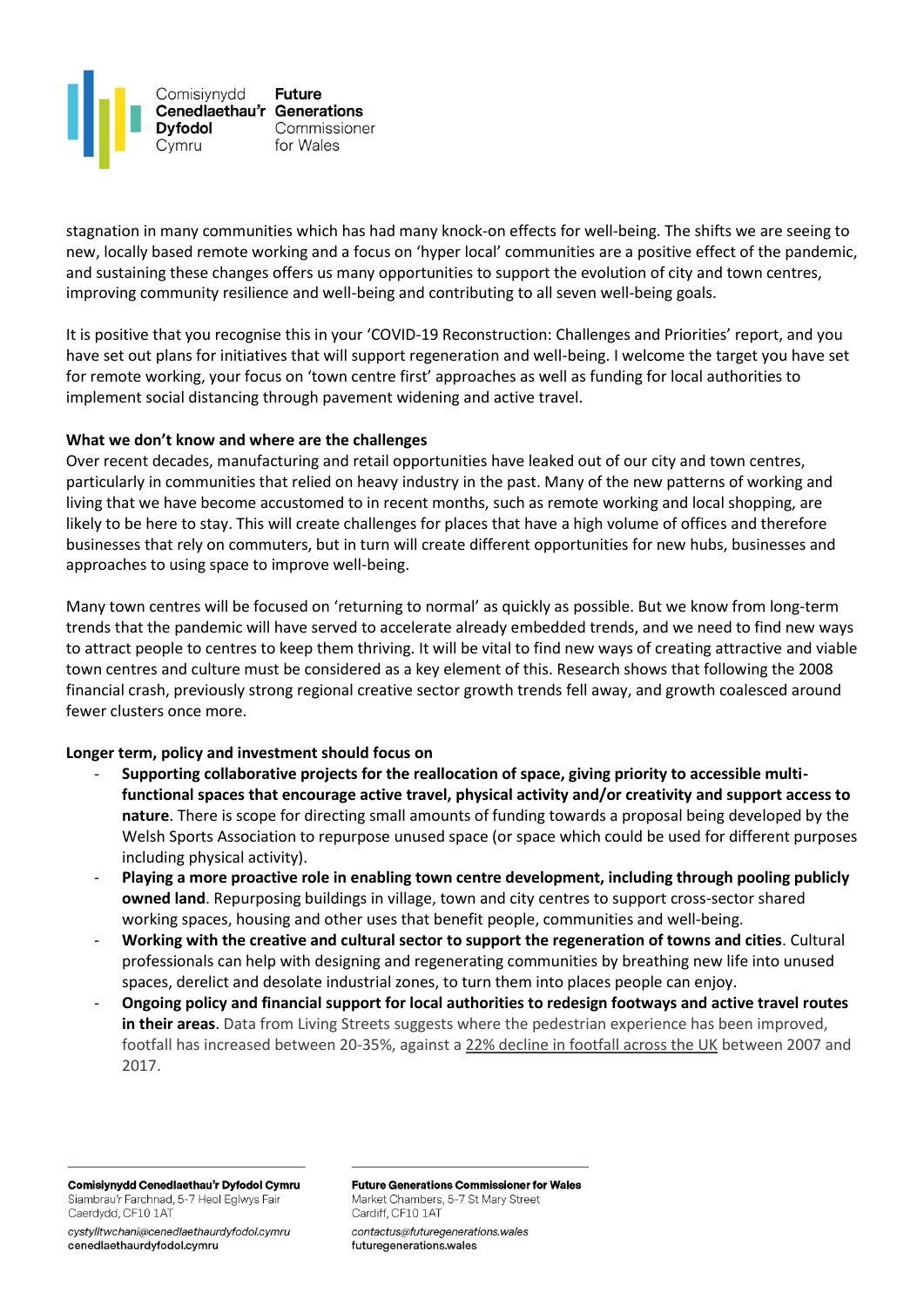

### **Opportunities for modest investment include**

- a) *Pilot remote working hubs* based in communities hit hard by the pandemic. This could involve repurposing buildings as cross-sector shared working spaces and incentivising workers from certain sectors to lead the way in using them. My Future Generations Leadership Academy have also repeated similar calls for Skills Hubs to be developed in unused spaces to help with preparing people with skills for the future.
- b) Offer a fund for businesses, local authorities and other organisations to apply to undertake town centre *regeneration* (similar to the Cultural Recovery Fund) with a commitment to co-create solutions with the local community and creative practitioners, working in collaboration and improving health and well-being. This could build on the £15 million Transforming Towns Fund you provided in June. There are further opportunities to link this across Government by building on the Freelancers pledge and fund. A relatively modest investment here could fund freelancers and creative professionals to work with public bodies on culture focused regeneration. See section 5 below for more information on investing in culture and creative industries.
- c) *Build on the increase in remote working and incentivise organisations in Wales* to redirect potential savings on rent, lease and estate costs to their staff to spend in working hubs, supporting the foundational economy. *Consideration should be given to encouraging the public sector to develop a 'Working Local Allowance'* which could address challenges encountered by some people in working from home whilst also supporting the foundational economy.

#### **Examples of investment elsewhere**

- **Ireland:** The Government of Ireland has invested €12 million in community enterprise centres and remote working hubs, allowing them to grow their capacity to accommodate increasing numbers of remote workers.
- **Hamburg:** Publicly owned assets have been pooled into an 'Urban Wealth Fund' that partners with the private sector to deliver projects, enabling the streamlining of infrastructure development, planning and land-use regulations.
- **Cornwall:** In partnership with the ERDF and Arts Council England, the Council has co-funded a bespoke creative skills and business support programme (Cultivator), led by Creative Kernow. It has supported more than 6,000 businesses and uses industry specialists as advisors and offers mentoring, employment bursaries, funding advice and networking events. It is entering its second phase with a focus on enabling innovative interventions.

Comisiynydd Cenedlaethau'r Dyfodol Cymru Siambrau'r Farchnad, 5-7 Heol Eglwys Fair Caerdydd, CF10 1AT

cystylltwchani@cenedlaethaurdyfodol.cymru cenedlaethaurdyfodol.cymru

**Future Generations Commissioner for Wales** Market Chambers, 5-7 St Mary Street Cardiff, CF10 1AT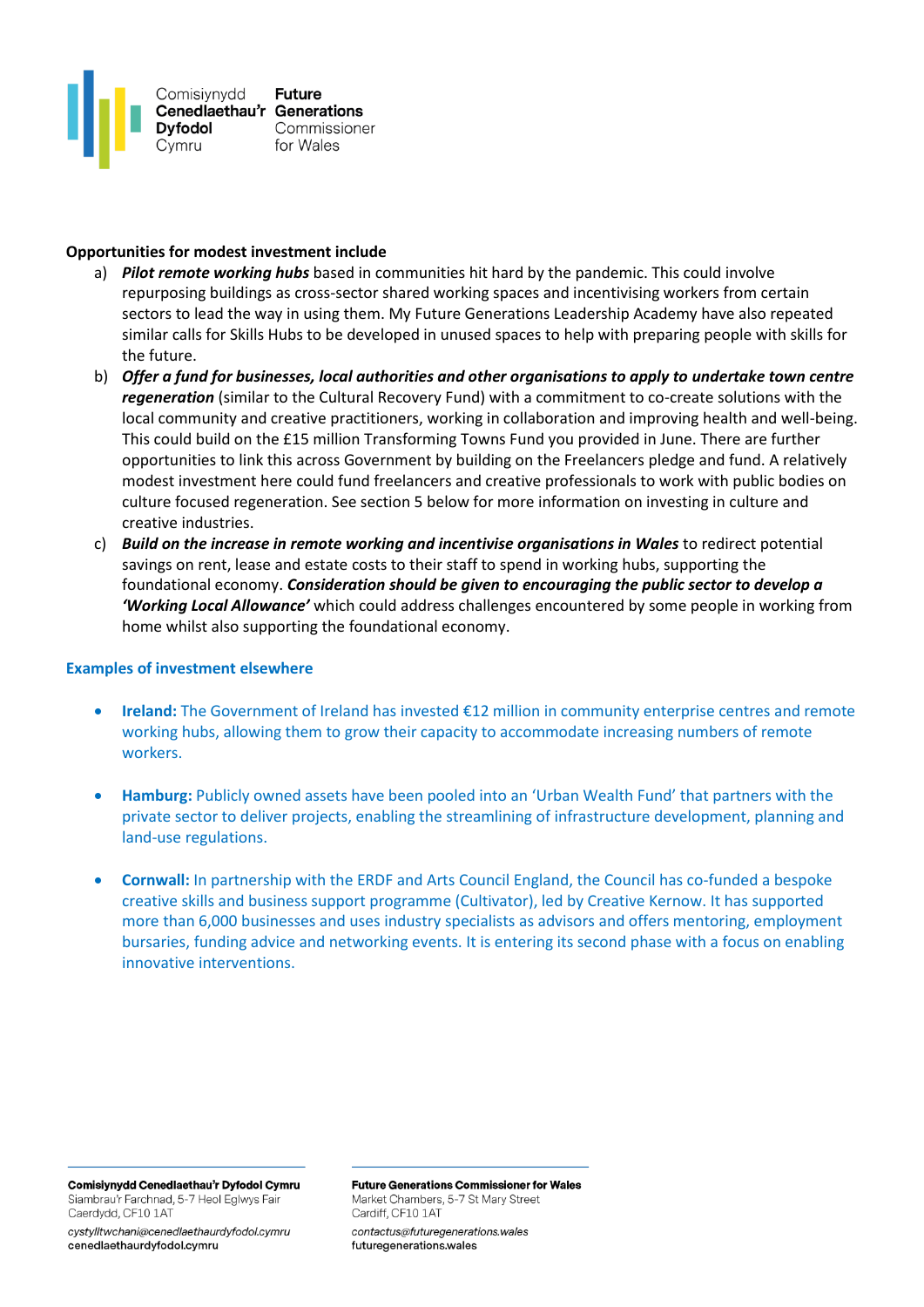

# **4: Invest in better ways to connect and move people through improving digital connectivity, active travel and public transport**

#### **What we know**

The pandemic has changed the way that people live, work and learn overnight and, although challenging for many, has shown how quickly we can adapt to these different conditions. Digital technology and connectivity have become critical and we've also seen positive environmental benefits.

I'm pleased to see a focus in your strategy on maximising opportunities from these changes to 'build on trials of demand responsive public transport', with a strong focus on 'minimising the need to travel' and 'enabling active travel as an investment in public health'. I'm also pleased to see a focus on these in the forthcoming Wales Transport Strategy, although the proposed actions could go much further to tackling the short and long-term challenges we face.

I welcome Welsh Government's commitment of £25 million to improve active travel, and would like to see this continue to ensure that towns and cities across Wales can be better places for citizens, making it safer for people to walk and cycle to access employment, shops and basic services, linked to the town centre/local hubs priority above.

### **What we don't know and where are the challenges**

Pre-pandemic we knew that in Wales over 80% of daily journeys to work were by car; people had limited access to alternative options (public transport or active travel) and this needs to be addressed. However public transport use during the crisis has become a huge challenge with rates at around 95% less at the end of May 2020 compared with the same period last year. While I welcome Welsh Government's aspiration for 30% of workers to work from home in the long-term, providing affordable and accessible alternatives to driving for those who still need to travel to work will be an ongoing challenge.

On digital capability I support the suggestions set out in the second interim report from Ffenics. It is clear there is a need for a fully coordinated approach to improve digital capacity and capability, including improved digital infrastructure, resilient networks and advanced digital skills to maximise the opportunities afforded by this new way of working.

#### **Longer term, policy and investment should focus on**

- **Following the transport hierarchy with a focus on reducing the need to travel** where possible, and providing sustainable, affordable, low carbon, healthy alternatives when people do need to travel to work, schools or to access other services.
- **Infrastructure investment should focus on improving walking and cycling opportunities** locally to support the town centre/local hubs priority above.
- **Taking a holistic and multi-sectoral approach to expanding digital connectivity,** recognising the key role that digital technologies play in relation to work, health, education and other areas of public services.

Comisiynydd Cenedlaethau'r Dyfodol Cymru Siambrau'r Farchnad, 5-7 Heol Eglwys Fair Caerdydd, CF10 1AT

cystylltwchani@cenedlaethaurdyfodol.cymru cenedlaethaurdyfodol.cymru

**Future Generations Commissioner for Wales** Market Chambers, 5-7 St Mary Street Cardiff, CF10 1AT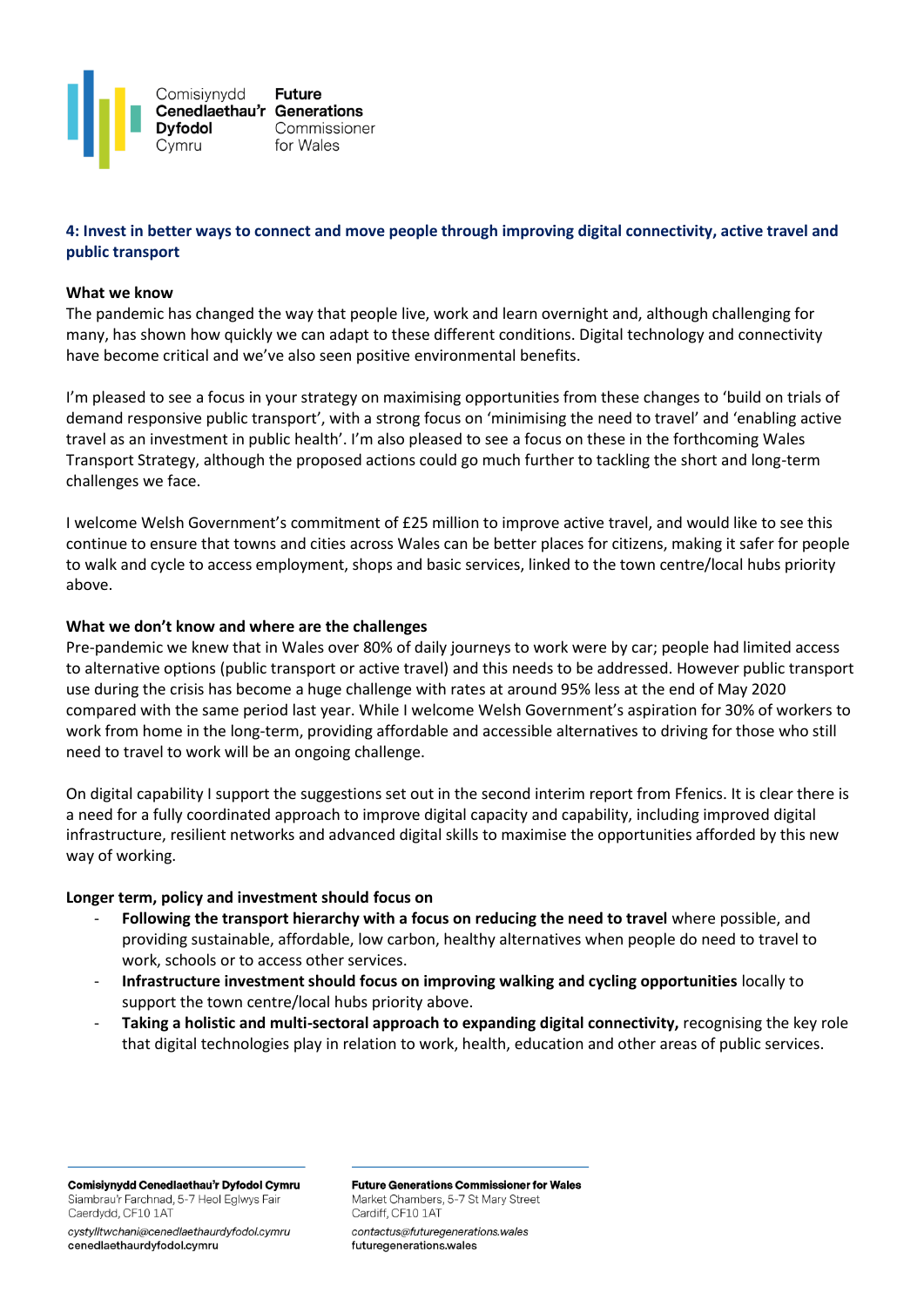

- **Investing in a universal basic digital infrastructure**, giving every community access to high-quality broadband (as suggested by Ffenics).

### **Opportunities for modest investment could include**

- a) *Further support for reallocating road space to create more room for walking and cycling*, and prioritising active travel in local neighbourhoods, linked to the 'Town Centre first' approach. This must include revenue costs for local authorities to recruit staff to implement this work in order to avoid an ongoing implementation gap in active travel policy. See also opportunity (d) in section 6 below, anticipated to be a suggestion to the Minister for Environment, Energy and Rural Affairs.
- b) *Prioritise 'School streets' through closing school streets to traffic,* as has been done successfully in Cardiff. Infrastructure requirements are minimal and therefore changes can be made relatively quickly and at low cost. This promotes wider and long-term benefits to young people and parents developing healthy habits, reduced air pollution and better community cohesion. There is a particular opportunity to seize this moment as wide scale working from home means that parents are likely to be willing and able to adopt new behaviours.
- c) *Target funding for broadband* in communities which have been hit hardest by the pandemic and currently have the poorest connectivity.
- d) Build on existing work by *expanding the offer for schools in our most deprived communities to provide a digital device for every child* as well as to each child in receipt of free school meals, to encourage and enable online learning.

### **Examples of investment elsewhere**

- **Lisbon:** In response to Covid-19, and to allow for social distancing on public transport as well as to promote the use of green energy, Lisbon is building new, dedicated bus lanes and buying more trams and electric buses than previously planned.
- **France:** The Government will invest £17 million (€20 million) into a cycle repair scheme, where all citizens will be eligible for bike repairs (up to €50) at registered mechanics. This funding will also help pay for cycle training and temporary parking spaces. Since the pandemic Paris has installed an extra 50 km of bike lines as a public health measure and has seen a surge in cycling.
- **New Zealand:** The Government has invested \$15 million to improve rural broadband capacity, which has been welcomed by farming groups.

Comisiynydd Cenedlaethau'r Dyfodol Cymru Siambrau'r Farchnad, 5-7 Heol Eglwys Fair Caerdydd, CF10 1AT

cystylltwchani@cenedlaethaurdyfodol.cymru cenedlaethaurdyfodol.cymru

**Future Generations Commissioner for Wales** Market Chambers, 5-7 St Mary Street Cardiff, CF10 1AT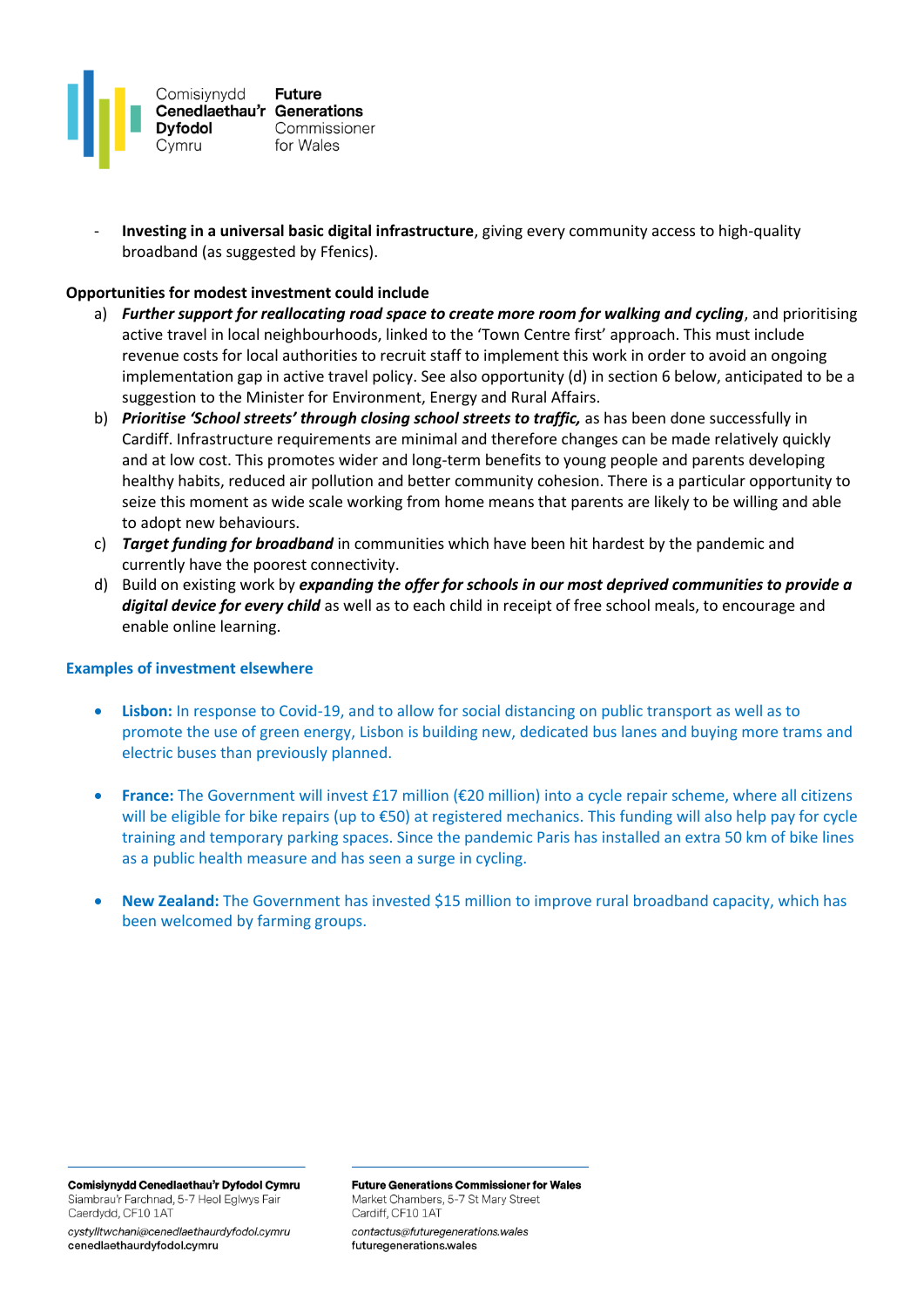

# **5: Invest in cultural and creative industries, involving them in building back better and enabling them to become a core part of communities and public services**

#### **What we know**

Culture is part of how we live and is important for our mental well-being, especially in moments of stress and isolation. Fortunately, through technological advancement, culture can now be consumed and experienced at home. This has been a lifeline for many during the pandemic.

The cultural sector is, sadly, one of the most vulnerable to the potential economic consequences of the pandemic, and many countries have pledged financial help to assist cultural professionals and businesses. Many freelancers who cannot count on commissions have lost their livelihood as they cannot rely on the safety nets of regular employment.

I welcome the £53 million support you have provided to a range of arts organisations in Wales and your commitment to the Freelancer Pledge. This funding has undoubtedly helped cultural professionals reduce the impact of the pandemic. But for our cultural sector to fully recover, we will need to do more and start seeing culture as a vital cog of well-being rather than something that sits separately in a silo.

#### **What we don't know and where are the challenges**

The Freelancers Fund has been over-subscribed and despite a second phase being released, it is unlikely it will meet the overall need which could result in a loss of creative practitioners in Wales. There is a particular concern about impact on Welsh medium creative professionals and their art forms. The Urdd have had to make staff redundant and major Welsh medium festivals have been cancelled - which the Welsh Language Commissioner has said will have a major impact on our ability to meet our 2050 target.

Without support for culture as a core part of recovery we risk losing creative practitioners forever, many of whom also support our national commitment to a thriving Welsh Language. We also know that creativity is an essential skill for the future, and culture forms a key part of the liveability issues which attract inward investment. Therefore a loss of these skills would impact on the ability of Wales' economic prospects.

#### **Longer term, policy and investment should focus on**

- **Providing long-term funding and policy commitments to the cultural sector and creative industries across Wales,** positioning them as a core part of public service delivery.
- **Recognising the importance of culture for the improvement of health and well-being**, particularly as part of recovery from the pandemic.
- Ensuring that **cultural agencies including Cadw, Visit Wales, Creative Wales and national bodies like Arts Council of Wales, National Museum Wales and the National Library are working together** to better make the connections between how culture and language are addressing key issues such as the climate and nature emergencies.

Comisiynydd Cenedlaethau'r Dyfodol Cymru Siambrau'r Farchnad, 5-7 Heol Eglwys Fair Caerdydd, CF10 1AT

cystylltwchani@cenedlaethaurdyfodol.cymru cenedlaethaurdyfodol.cymru

**Future Generations Commissioner for Wales** Market Chambers, 5-7 St Mary Street Cardiff, CF10 1AT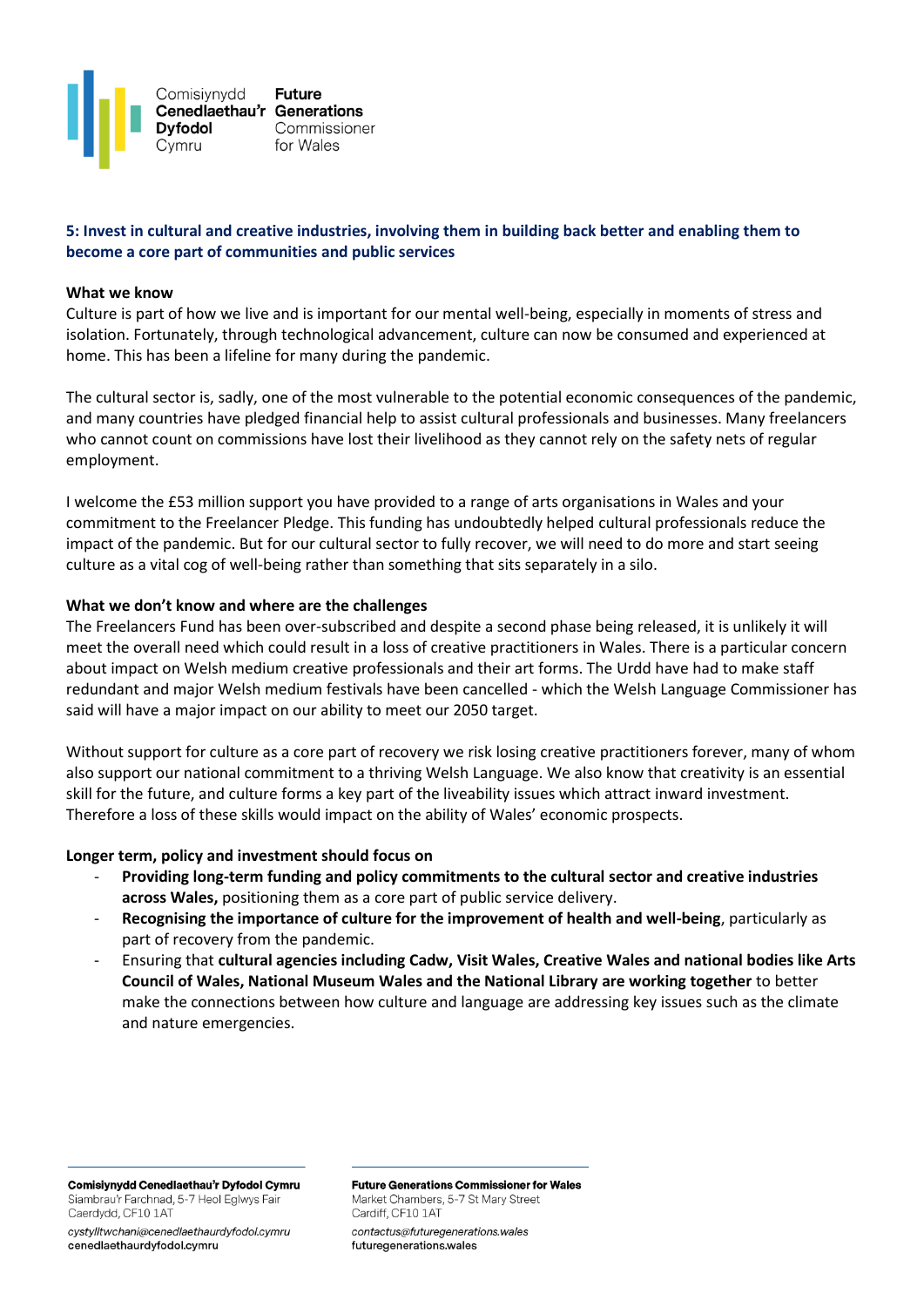

### **Opportunities for modest investment could include**

- a) *Greater investment in the Cultural Recovery Fund*, providing additional support for all freelancers.
- b) *A Creative Solutions fund* for public bodies / Public Services Boards to pay freelancers to support the requirements of the freelancers' pledge.
- c) Establish a fund to facilitate and *support creative agents to work with schools online to enable the creative learning* that has been limited during lockdown.

#### **Examples of investment elsewhere**

- **Belgium:** A stimulus package including a €300 gift cheque to be used for meals or cultural activities (such as theatre and museums) has been launched.
- **New Zealand:** The Government has identified that without intervention the cultural sector will be hit roughly twice as hard as the rest of the economy, and has put in place a \$175 million stimulus package that aims to save thousands of jobs.

## **6: Invest in nature to help achieve a biodiverse natural environment and ensure people have access to a wildlife rich natural world**

#### **What we know**

While our attention has been largely distracted by responding to the pandemic, the climate and nature emergencies have not gone away. We have seen more record-breaking weather events this year, and historical 'hundred-year' floods are now predicted to occur every one to thirty years. Alongside flooding, global temperatures rising and plants and wildlife going extinct will create an insurmountable crisis that society will not be able to overcome.

There is a clear role for Nature Based Solutions to be a core part of recovery and I welcome the investment you have already made in relation to the nature and climate crises. I also note the focus in this area in one of your priorities set out in the 'COVID-19 Reconstruction: Challenges and Priorities' report.

#### **What we don't know and where are the challenges**

In their recently published manifesto, Wales Environment Link have called for a green and blue recovery of our land and seas, highlighting that this can only happen as a cross-government and cross-societal change.

As set out in the section of this paper on skills and retraining (section 1 above), jobs in nature conservation (both marine and terrestrial) represent a sector with the potential and need to grow. As Wales Environment Link set out, more easily accessible training opportunities and paid real Living Wage internships will be crucial to encouraging and enabling more people to take up green/blue job opportunities. There is also a need to invest in green apprenticeships in truly sustainable industries to enable skill development and entry into what have been highly competitive work areas. Wales TUC suggest that an investment package for 13% increase in forest cover

Comisiynydd Cenedlaethau'r Dyfodol Cymru Siambrau'r Farchnad, 5-7 Heol Eglwys Fair Caerdydd, CF10 1AT

cystylltwchani@cenedlaethaurdyfodol.cymru cenedlaethaurdyfodol.cymru

**Future Generations Commissioner for Wales** Market Chambers, 5-7 St Mary Street Cardiff, CF10 1AT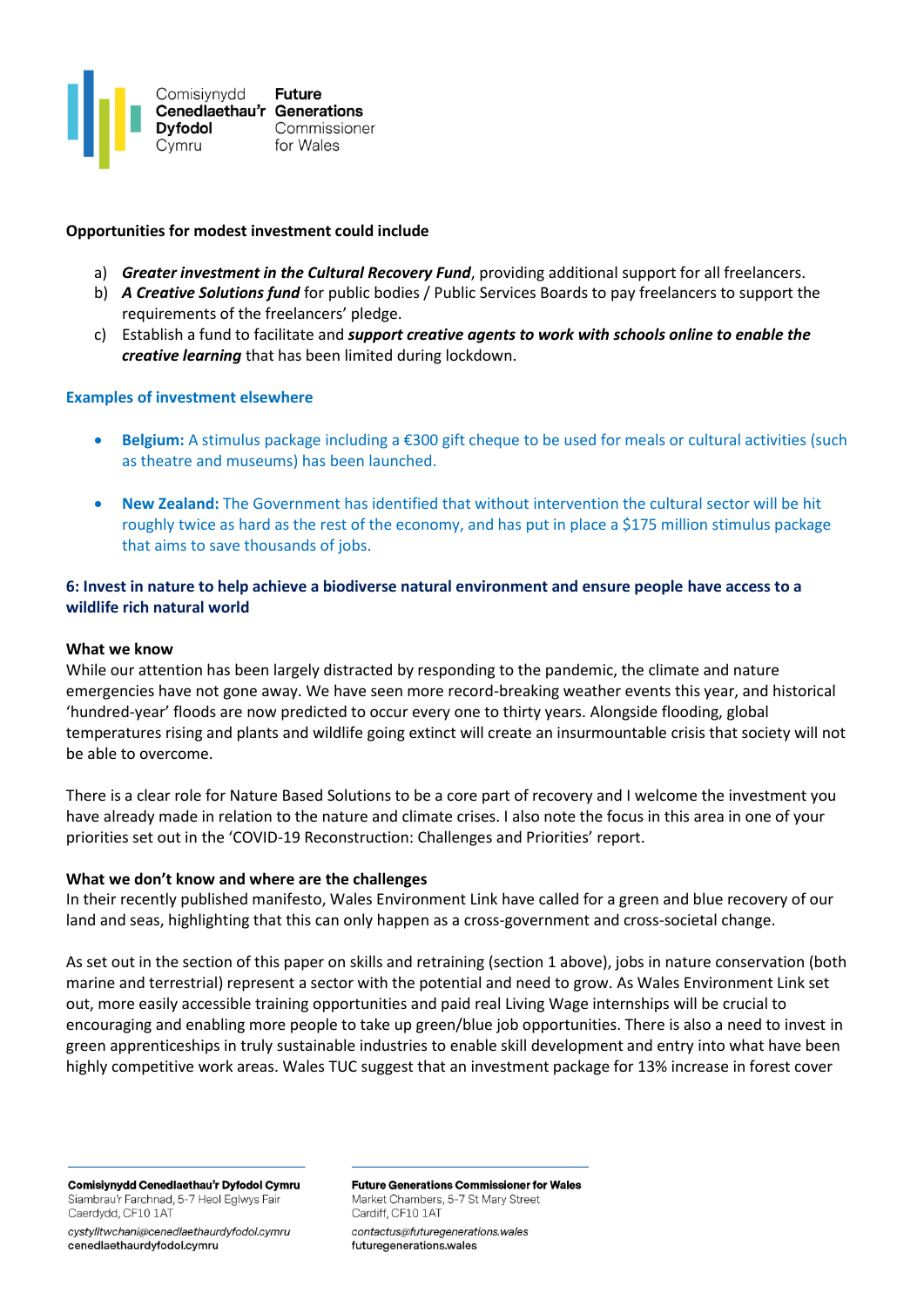

through reforestation at an investment of £390m would create 3,613 direct and in-direct jobs over the next two years in Wales.

### **Longer term, policy and investment should focus on**

- **Large-scale habitat restoration, creation and connectivity throughout Wales**, including setting statutory targets for nature recovery and specific species recovery measures to help prevent extinction.
- **Support increased green space and green infrastructure in our towns and cities** to ensure people can access green space within 300 metres of their home.
- **Supporting resilient, locally based food systems** that guarantee healthy diets and provide a fair deal for farmers.
- **Embedding eco literacy in education and workplace learning.**

### **Opportunities for modest investment could include**

- a) *Establish a Conservation Corp/National Nature Service* as recommended by Ffenics' advice to Ken Skates and NRW's Green Recovery Group advice to Lesley Griffiths. Such an approach would establish a countrywide movement for action to restore nature whilst building the regenerative economy and creating jobs. I also anticipate other relevant proposals around skills, placements for young people, food, community stewardship of land etc in the recommendations that follow from Natural Resources Wales' Green Recovery work (see also section 1 on skills above)
- b) *Increase investment in the National Forest* in order to radically increase tree cover. I have previously estimated this requires investment of approximately £16 million per year over the next decade and would require a focus on training in this area
- c) *Incentivise city and town centre regeneration to incorporate biodiverse green infrastructure and nature-based solutions*, enabling more people to access high quality green and blue space and supporting nature recovery. This should include working with local organisations to deliver 20% tree canopy cover in every town and city in Wales by 2030. This opportunity is in line with the town centre recommendation in your recent report.
- d) *Invest in new walking and cycling routes to connect nature reserves, historic sites and the Wales coastal path*, to improve opportunities for local people to access these sites as well as providing new tourism opportunities (as I anticipate will be suggested by the NRW Green Recovery group's advice to Lesley Griffiths).

#### **Examples of investment elsewhere**

- **Paris:** Hosts the world's largest urban farm, which will soon produce around 1,000kg of organic produce every day, part of an urban food revolution in the French capital.
- **Canada:** Ontario has a 50 Million Trees programme supported by the Government of Canada as well as corporate sponsors, increasing forest cover by making tree planning easier and more affordable.

Comisiynydd Cenedlaethau'r Dyfodol Cymru Siambrau'r Farchnad, 5-7 Heol Eglwys Fair Caerdydd, CF10 1AT

cystylltwchani@cenedlaethaurdyfodol.cymru cenedlaethaurdyfodol.cymru

**Future Generations Commissioner for Wales** Market Chambers, 5-7 St Mary Street Cardiff, CF10 1AT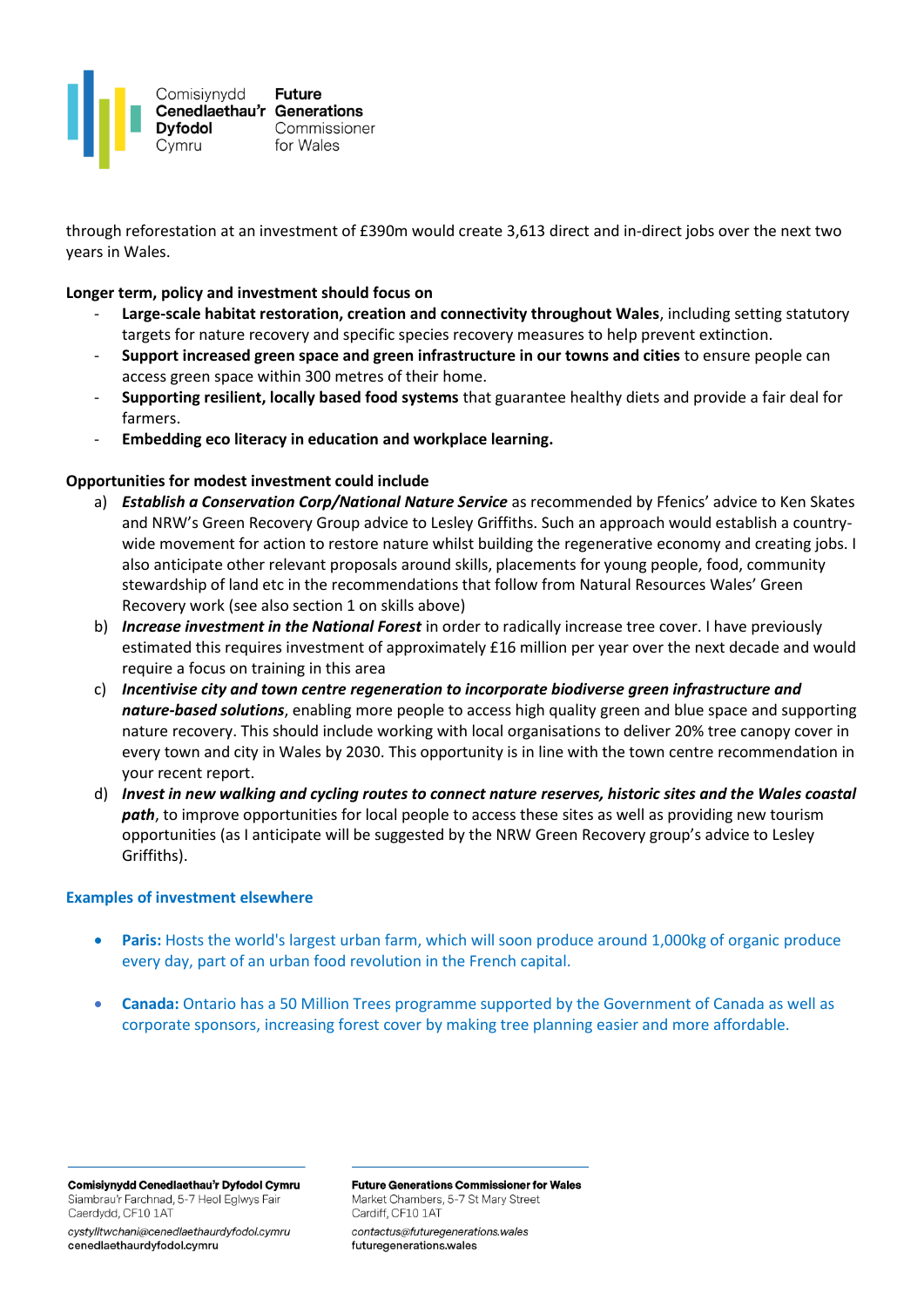

# **Part 2: How we can help address the short-term recovery and longer-term challenges of Covid-19 through the way in which we work**

The broad scope of the Act has given me a unique insight into Covid-19 recovery work across several Ministerial portfolios, and on various themes. Over the summer, it became apparent to me there were a plethora of groups and networks working to inform Welsh Government on Covid recovery. While understandable, my concern is these groups are potentially working in isolation.

To better understand how these groups are integrating with each other, or not, I convened a roundtable event on 14th September with group chairs and leads. This included representatives from NRW's Green Recovery group, the BAME Covid-19 Advisory Group, the new Construction Forum, Ffenics, local government, the voluntary sector, the South East Wales Transport Commission and others. The meeting also meant we could collectively identify key overlaps and gaps and explore how the Well-being of Future Generations Act was being used by the groups to develop their work.

My office followed this up with a series of interviews with many of those who attended the meeting, seeking further information and clarity on some of the issues discussed. Putting all of this together, several areas stand out to me which I'd like to highlight below:

### **1: The need for implementation**

There is one overarching message I take from all the conversations I've had over the past few months: the urgent need for implementation and collective agency in Wales, addressing the gap between the aspiration set out by Welsh Government in policy and legislation and the commitment to delivery on the ground. This echoes my recommendations i[n Chapter 2](https://www.futuregenerations.wales/wp-content/uploads/2020/07/Chapter-2-WG.pdf) of the Future Generations Report.

Within the 8 priorities your new report sets out, I believe there is consensus about the 'what' in relation to Covid recovery (at a strategic level). And I expect further detail in the coming weeks to follow from the various groups informing ministers, providing a fuller picture of ideas and actions to deliver.

That is the 'what'. However, our collective attention must now turn to the 'how', i.e. how we turn policy and priorities into reality. This will go a long way to determining how successful we are. And to quote a representative from the WLGA at the roundtable event, '*we need to plot a way forward, but we only have a short bit of time to get this right.*'

It is therefore important we find ways to enable organisations across sectors and communities to work together and share capability and motivation to make the most of the investment and opportunities we have in Wales. This was a clear message from the roundtable event I held.

Comisiynydd Cenedlaethau'r Dyfodol Cymru Siambrau'r Farchnad, 5-7 Heol Eglwys Fair Caerdydd, CF10 1AT

cystylltwchani@cenedlaethaurdyfodol.cymru cenedlaethaurdyfodol.cymru

**Future Generations Commissioner for Wales** Market Chambers, 5-7 St Mary Street Cardiff, CF10 1AT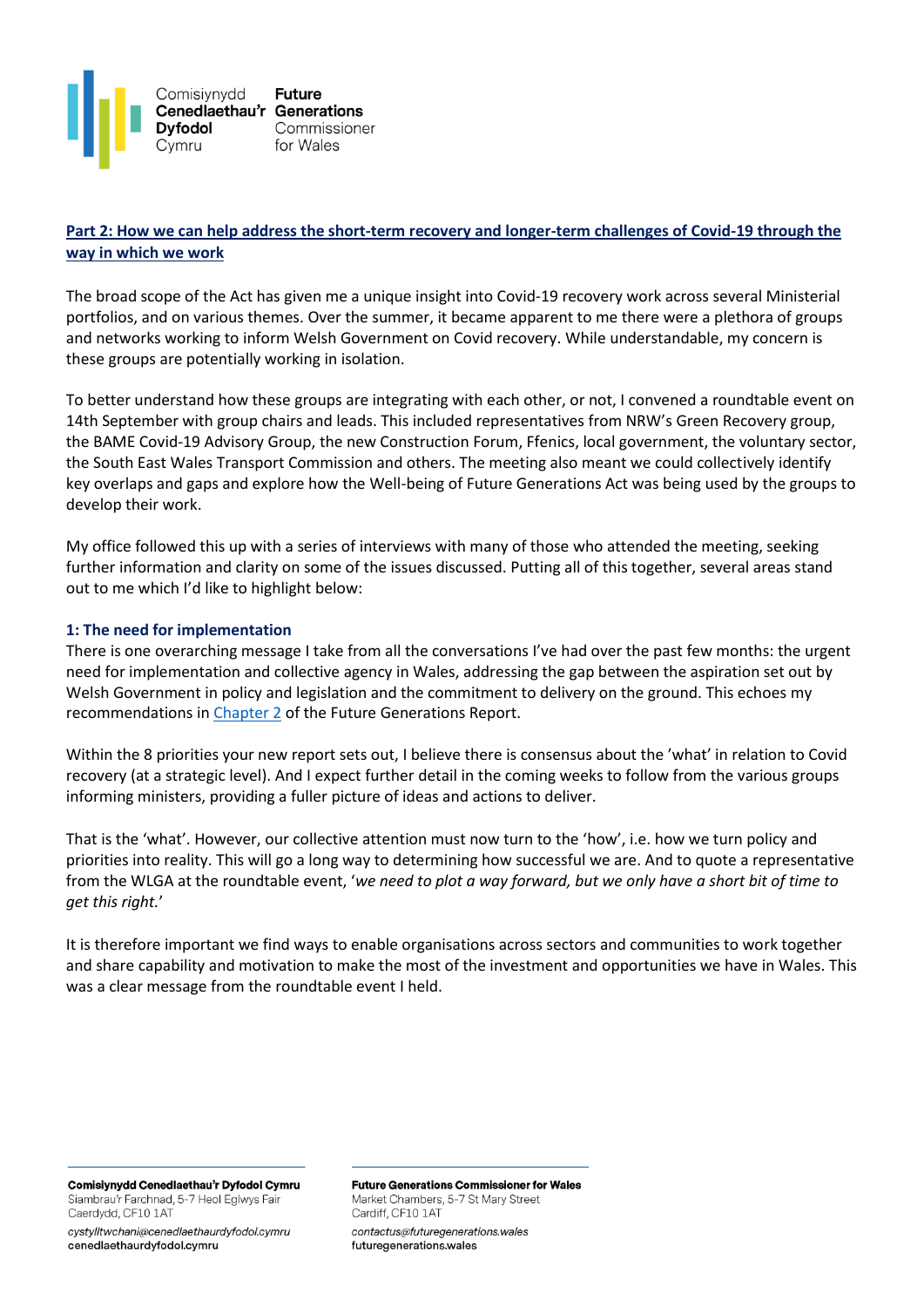

#### **Potential solutions**

- Building on the model of the team leading the Social Partnerships Bill, support and establish teams of secondees from a range of public, private and voluntary sector organisations to design and deliver key strands of your recovery plans.
- Incentivise local authorities and Public Services Boards through the capital and revenue funding programmes provided to them to work collaboratively, innovate and deliver the longer-term reconstruction opportunities through the lens of the Act.
- Empower Public Services Board members to become 'agents of change', engaging with wider groups in their areas and working with Government to resolve issues. Welsh Government should ensure the civil service representative on each Board is gathering this intelligence on local delivery, playing a more active role in working across Government to resolve issues and concerns. These representatives should be reporting challenges and opportunities to full Cabinet regularly.

### **2: Diversity in decision making**

We have seen that people's chances of dying, becoming critically ill, losing jobs or falling behind in education during the pandemic, have been in part determined by our age, race, gender, disability, income and where we live. However, we also know these effects are often the result of long-term, entrenched inequalities.

I am aware of activity on equality and diversity in relation to the response to Covid-19. For example, the Senedd's Equality, Local Government and Communities Committee's [report](https://business.senedd.wales/documents/s103882/Into%20sharp%20relief%20inequality%20and%20the%20pandemic.pdf) on the impact of the pandemic on inequality, Welsh Government's [response,](https://senedd.wales/laid%20documents/gen-ld13506/gen-ld13506-e.pdf) and a Senedd debate held on 7th October.

However, I am concerned there may be a lack of alignment between this, and the ministerial groups (and others) focussed on recovery. It is not apparent if or how the information and intelligence being gathered is informing the work (and investment decisions) of the groups focussing on recovery, and I seek reassurance that this is the case.

It is also concerning that in the recent evidence session held by the Economy, Infrastructure and Skills Committee on Covid-19 recovery on 14th October, Ruth Coombs (Equality and Human Rights Commission) said there was little reference to equality and no reference to the Equality Act 2010 in Welsh Government's Covid-19 recovery documents.

It is vital investment in Wales helps address gaps in employment, particularly in relation to race, age, disability and gender, whilst also delivering flexible approaches to employment. Sharing this information would help inform better planning and delivery, challenge short-term decisions and provide clarity on what is needed.

I must also share my concern about a lack of visibility (in terms of diversity and equality) in many of the groups shaping the recovery. 'We need more diversity in our decision making' is not only a message shared frequently with me, but also something quite apparent when I have contributed to many of the groups informing Welsh Government's response to the pandemic.

Comisiynydd Cenedlaethau'r Dyfodol Cymru Siambrau'r Farchnad, 5-7 Heol Eglwys Fair Caerdydd, CF10 1AT

cystylltwchani@cenedlaethaurdyfodol.cymru cenedlaethaurdyfodol.cymru

**Future Generations Commissioner for Wales** Market Chambers, 5-7 St Mary Street Cardiff, CF10 1AT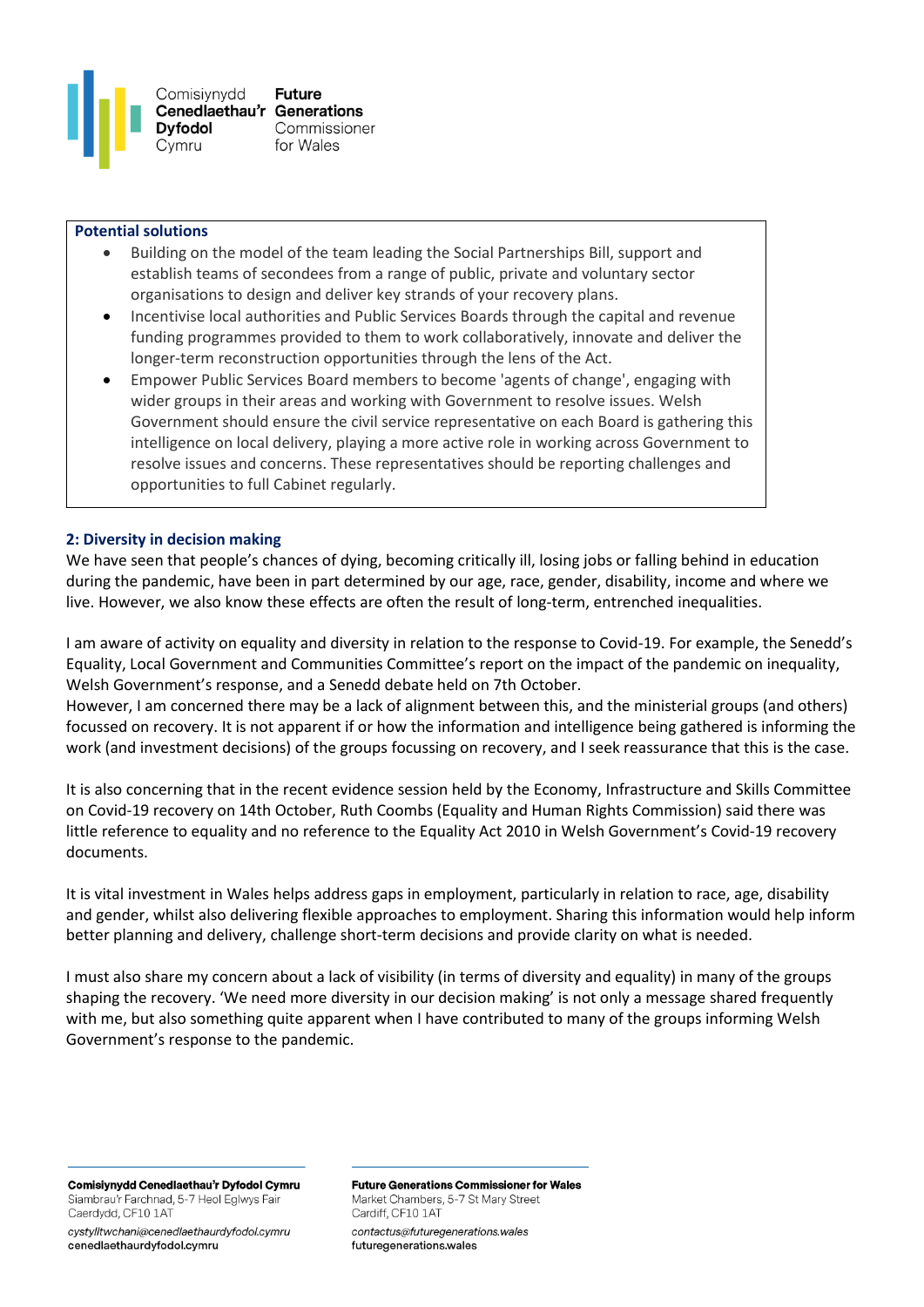

### **Potential solutions**

- Ensure each Ministerial Advisory Board and work programme has received an up to date briefing on the work of the First Minister's BAME Covid-19 Advisory Group, and has diverse representation.
- Require specific reference to how equality implications have been considered as part of the advice provided.
- Monitor the diversity of advisory boards and take action to address under representation.
- Encourage the groups to take up the offer of support from the Equality and Human Rights Commission (and other organisations such as EYST), to work together, improve diversity and be visibly represented by people with diverse characteristics. This offer was shared with representatives from my office in September.

### **3: The role of culture and creativity**

A creative society is a thriving society. And Wales' creatives will be vital in getting the country back on its feet.

There are two important points I wish to raise on culture. Firstly, the need to support the sector itself. This is why I welcomed your announcements of £53 million to support cultural organisations in Wales hit hard by the effects of Covid-19 and the Cultural Recovery Fund where Freelancers working in the cultural and creative sectors in Wales can apply for a £2,500 grant (from a £7 million fund). The Freelancer Pledge also presents an opportunity for creative freelancers and public services to forge a partnership, enabling freelancers to use their skills to bring creativity and imagination to all areas of public life.

Secondly, the crucial role the cultural sector can play in 'how' we shape and deliver recovery in Wales. While I am disappointed with the absence of culture in many of the discussions both myself and my office have been involved in, I believe there is still time to involve this hugely important sector and make a marked difference to how we do things in Wales.

To give one example, David Anderson, National Museum Wales has been open in his message that they are an 'underused resource'. They have a team of environmental scientists and work with approximately 200,000 school children every year. They want to be better connected to the other groups and networks working on Covid-19 recovery, particularly groups focussed on the environment, skills and health and well-being.

In section 5 of part 1 above, I have set out what I believe are opportunities for investment in the cultural and creative industries. Below are potential solutions to help involve and position creative industries to be a core part of public service delivery in Wales.

#### **Potential solutions**

- Each group informing government on Covid-19 recovery has cultural representation.
- Groups and networks encouraged to proactively use a cultural lens in considering some of the big systemic challenges facing Wales to help Wales identify innovative solutions.

Comisiynydd Cenedlaethau'r Dyfodol Cymru Siambrau'r Farchnad, 5-7 Heol Eglwys Fair Caerdydd, CF10 1AT

cystylltwchani@cenedlaethaurdyfodol.cymru cenedlaethaurdyfodol.cymru

**Future Generations Commissioner for Wales** Market Chambers, 5-7 St Mary Street Cardiff, CF10 1AT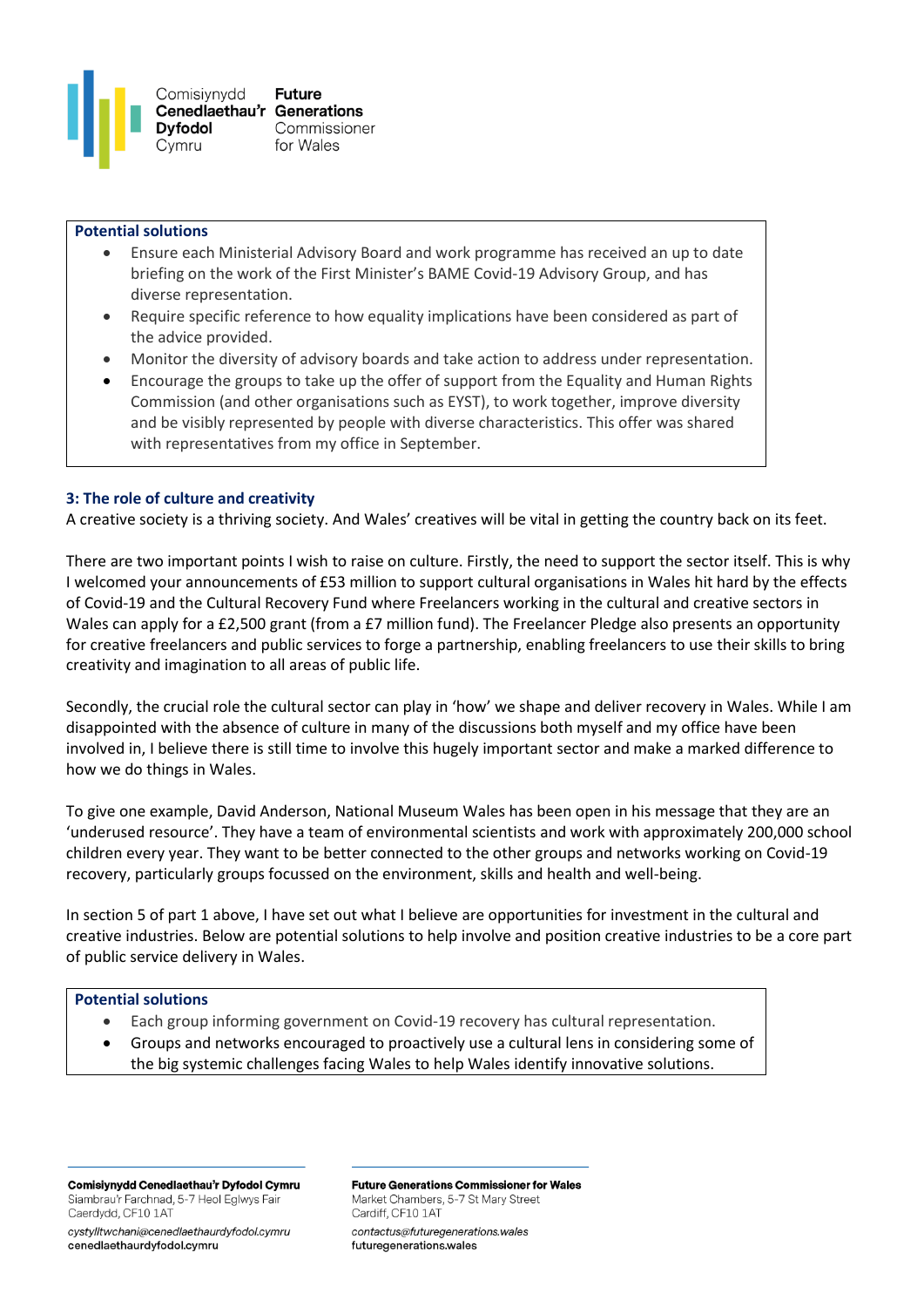

Utilise the freelancers pledge to bring creative input into policy development and implementation.

#### **4: Integration and join-up**

Your report has set out a high-level framework for recovery from the pandemic in Wales. It is now critical the ongoing work of the groups informing Welsh Government on some of the detail around recovery is connected, joined-up and collaborative.

My office and I have worked hard over the summer to help facilitate this join-up. For example, connecting the team working on your Economic Reconstruction Strategy with Natural Resources Wales' Green Recovery team, ensuring the join-up is made between the strategy and proposals the group will likely put forward, e.g. a school leaver's training/job offer. And going further, ensuring these connections are also made with other key groups and networks who can add their value and expertise. For example, the Wales Construction Forum told me they need apprenticeship schemes to tap into and could do a lot more to deliver on social value.

The ongoing work is a reminder of how important it is to be clear in our understanding of how the various strands of work are connecting. For example, how the Economic Reconstruction Strategy is joining up with the proposals of the Green Recovery Group, the advice from Ffenics and the 'refresh' of Welsh Government's Economic Contract. And how this comes together with the BAME Covid-19 Advisory Group, the work of the South East Wales Transport Commission, the Third Sector Partnership Council and 'Better Future Wales' group, the 'Building back better' work of the new Construction Forum in Wales, as well as other groups and networks.

To give a recent example where integration was not apparent, th[e National Development Framework](https://gov.wales/future-wales-national-plan-2040) and Welsh Government's [written statement](https://gov.wales/written-statement-embedding-remote-working) on remote working were both published at a similar time but appeared to be in isolation of each other.

Working together and collaborating to understand the connections between what's being proposed is key. If we're really smart in how we do this, we have the best chance of ensuring multiple benefits for our communities and the most effective use of public (and private) investment. The connections to public body and Public Services Boards own well-being objectives will also be important, as key deliverers of many of the policy ideas and interventions. This point was also reinforced in the recent OECD report: '[The Future of Regional Development and](https://www.oecd.org/investment/the-future-of-regional-development-and-public-investment-in-wales-united-kingdom-e6f5201d-en.htm)  [Public Investment in Wales, United Kingdom](https://www.oecd.org/investment/the-future-of-regional-development-and-public-investment-in-wales-united-kingdom-e6f5201d-en.htm)'.

### **Potential solutions**

- A requirement on board/working group secretariat to advise on other relevant work across Government and facilitate dialogue between advisory groups.
- Show how your requirements will support the delivery of Welsh Government and local well-being objectives.
- Show where the connections are across different polices and how they interact.

Comisiynydd Cenedlaethau'r Dyfodol Cymru Siambrau'r Farchnad, 5-7 Heol Eglwys Fair Caerdydd, CF10 1AT

cystylltwchani@cenedlaethaurdyfodol.cymru cenedlaethaurdyfodol.cymru

**Future Generations Commissioner for Wales** Market Chambers, 5-7 St Mary Street Cardiff, CF10 1AT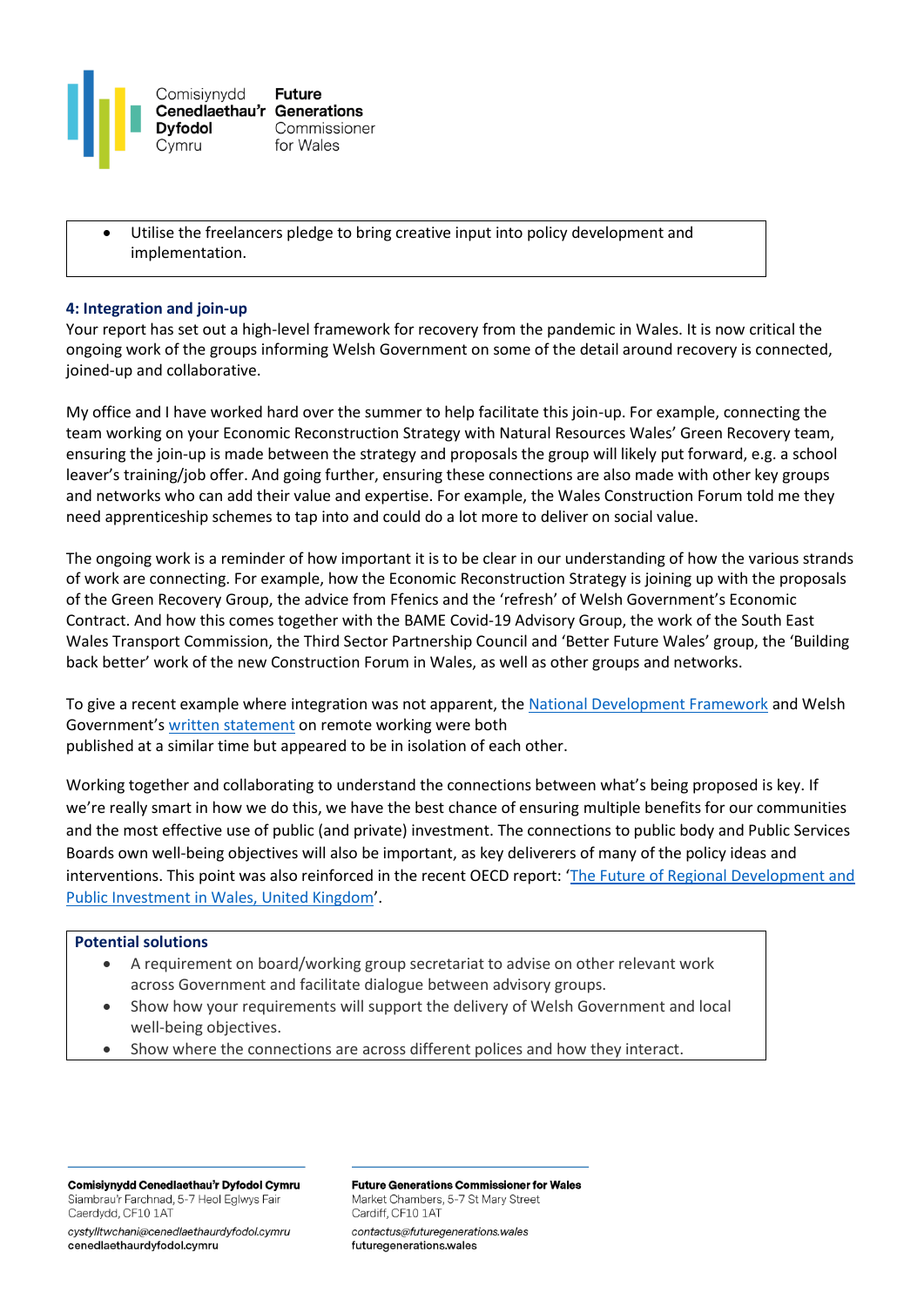

• Simple mapping of boards across Government and a requirement in Terms of Reference to consider other work and the Well-being of Future Generations Act.

### **5: Using foresight and futures approaches to inform decision making**

As Peter Drucker observed 'The greatest danger in times of turbulence is not the turbulence itself, but to act with yesterday's logic'.

In the foreword of your new report, the First Minister highlights 'Our future in Wales will look different as a consequence of Coronavirus, but the future is not fixed and we must try to shape it.' And part 4 ('Longer term change') states that the pandemic has 'highlighted that this is a moment for real change in the longer term' and shows how Wales will look also to the future.

While I welcome these statements, less clear is how futures and foresight has/is being applied to help shape Welsh Government's response to the pandemic. For example, to test how Wales is considering how it can respond to future trends in ways that will reduce inequalities rather than perpetuate them. And how policy decisions will ensure children and young people today, together with Wales' future generations, are not hit "catastrophically" by the collateral damage wrought by the crisis, as indicated in this recent [article.](https://www.theguardian.com/uk-news/2020/oct/20/sage-experts-warn-of-impact-of-covid-policies-on-young-generation-z-harm-pandemic-coronavirus)

I'm aware the Scottish Government and Scottish Enterprise ran a series of scenario thinking exercises in the summer, designed to test policies and plans for their COVID renewal strategy. Using four scenarios, tailored from Deloitte's global scenarios ('A World Remade') to the Scottish context, they sought to apply deeper insight, map future risks, identify better outcomes and deliver more resilient strategic options.

Welsh Government and advisory boards should demonstrate how they have applied future trends research and futures techniques to apply deeper insight to Wales' Covid recovery. If this has not been undertaken, I would be interested to hear your views on how this could be implemented soon, with support from my office if this is helpful.

#### **Potential solutions**

- Ensure all emerging policy and advice from advisory boards can demonstrate how they are considering long-term and future scenarios in their planning and delivery, beyond the traditional areas of future trends.
- Training and development on using futures and foresight approaches for key officials.

#### **6: Enabling community action**

The pandemic has highlighted the value of community groups and opportunities for cross-sector collaboration. It has also drawn attention to an interesting paradox. While highlighting the increasing interconnectedness of our world, it has simultaneously shrunk our daily lives down to smaller circles – families, neighbourhoods, and communities. These two aspects – the very global and the very local – are both crucial to 'building back better'.

Comisiynydd Cenedlaethau'r Dyfodol Cymru Siambrau'r Farchnad, 5-7 Heol Eglwys Fair Caerdydd, CF10 1AT

cystylltwchani@cenedlaethaurdyfodol.cymru cenedlaethaurdyfodol.cymru

**Future Generations Commissioner for Wales** Market Chambers, 5-7 St Mary Street Cardiff, CF10 1AT